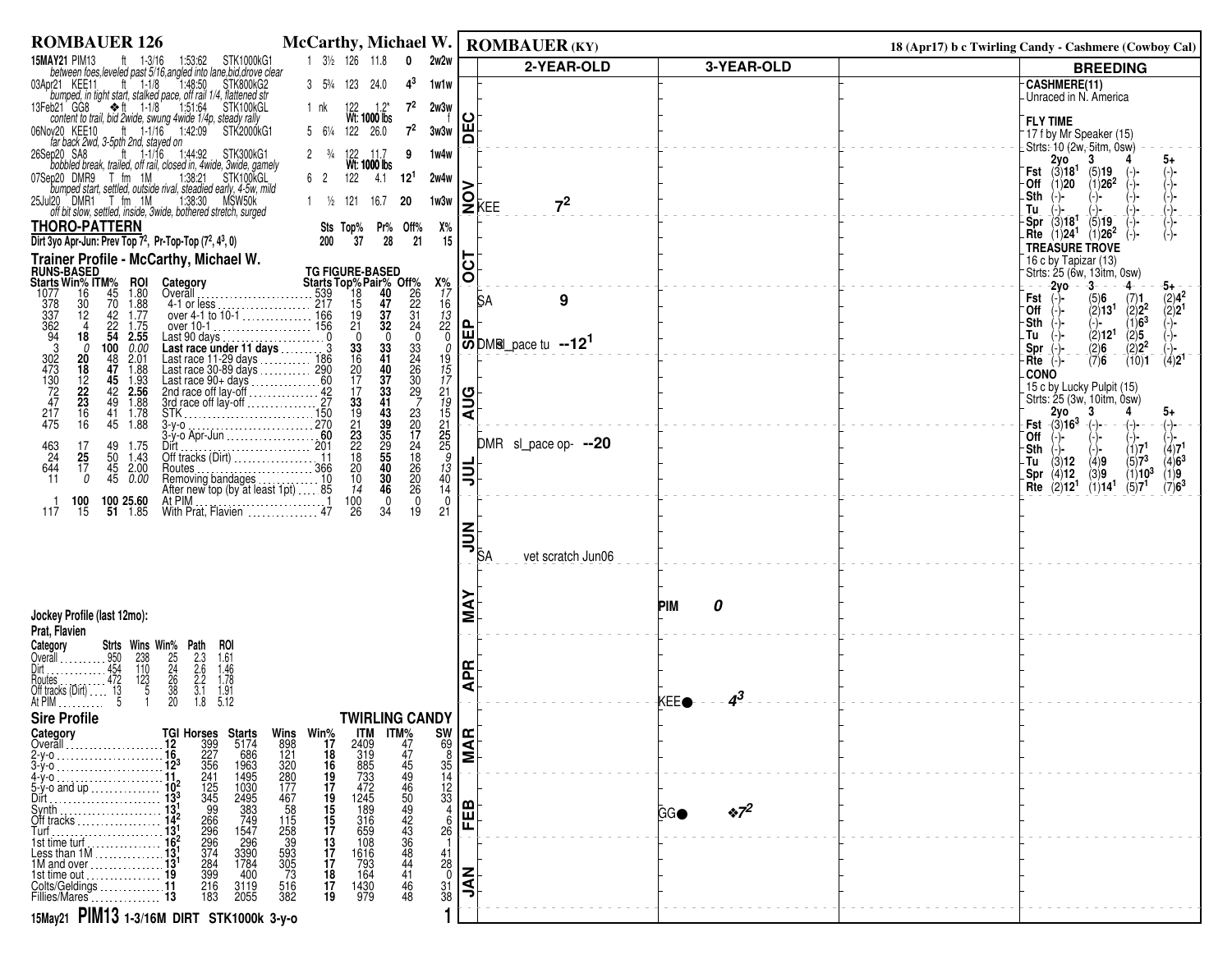| <b>MIDNIGHT BOURBON 126</b>                                                                                                                                                                                                                                                                                                                                                                                                                    |                                                                                                                                                                                                                                                                                                                                                                     |                                                                                    | Asmussen, Steven M.   MIDNIGHT BOURBON (KY)                          |                | 18 (Jan25) b c Tiznow - Catch the Moon (Malibu Moon)                             |
|------------------------------------------------------------------------------------------------------------------------------------------------------------------------------------------------------------------------------------------------------------------------------------------------------------------------------------------------------------------------------------------------------------------------------------------------|---------------------------------------------------------------------------------------------------------------------------------------------------------------------------------------------------------------------------------------------------------------------------------------------------------------------------------------------------------------------|------------------------------------------------------------------------------------|----------------------------------------------------------------------|----------------|----------------------------------------------------------------------------------|
| <b>15MAY21 PIM13</b><br>ft 1-3/16 1:53:62 STK1000kG1<br>prompted 3-4wd outside leader, bid 3/8, duel, led upper, grudgingly                                                                                                                                                                                                                                                                                                                    | $2 \frac{3}{2} \frac{126}{3.1}$ 1<br>3w3w                                                                                                                                                                                                                                                                                                                           |                                                                                    | 2-YEAR-OLD                                                           | 3-YEAR-OLD     | <b>BREEDING</b>                                                                  |
| bumped early, off pace 4wd turns, 6wd 1/4, stayed on<br>bumped early, off pace 4wd turns, 6wd 1/4, stayed on<br>ar21 FG14 ft 1-3/16 1:55:06 STK1000kG2<br>3p1st,prompt outside,3p2nd,ask4p1/4,dueled,outfinished<br>01May21 CD12                                                                                                                                                                                                               | 6 81/4 126<br>13.2<br>-3<br>4w4w                                                                                                                                                                                                                                                                                                                                    |                                                                                    |                                                                      |                | <b>CATCH THE MOON(09)</b><br>Unraced in N. America                               |
| 20Mar21 FG14                                                                                                                                                                                                                                                                                                                                                                                                                                   | 122<br>7.2<br>22<br>3<br>3w3w                                                                                                                                                                                                                                                                                                                                       |                                                                                    |                                                                      |                |                                                                                  |
| 1:50:39 STK400kG2<br>$ft$ 1-1/8<br>13Feb21 FG13                                                                                                                                                                                                                                                                                                                                                                                                | 122<br>5.6<br>3w2w<br>$3 \t1\frac{3}{4}$<br>-5                                                                                                                                                                                                                                                                                                                      | ш<br>Δ                                                                             |                                                                      |                | <b>PIRATE'S PUNCH</b><br><sup>-</sup> 16 c by Shanghai Bobby (14)                |
| 3w1st, prompt outside, vied 2-3w2nd, led1/4, headed3/16, outfinished<br>16Jan21 FG13<br>$ft = 1 - 1/16$<br>1:44:41 STK200kG3                                                                                                                                                                                                                                                                                                                   | $5^2$<br>122<br>3.7<br>2w1w<br>$1 \quad 1$                                                                                                                                                                                                                                                                                                                          |                                                                                    |                                                                      |                | Strts: 18 (5w, 12itm, 1sw)<br>$2y0$ .<br>3                                       |
| hustled, well rated 2p-inside, asked 1/4, shook clear 3/16, held drivng<br>ft 1M<br>1:35:42 STK250kG1<br>10Oct20 BEL4                                                                                                                                                                                                                                                                                                                          | 3 141/4 122<br>7.1<br>4w<br>-8                                                                                                                                                                                                                                                                                                                                      |                                                                                    |                                                                      |                | Fst $(3)16^3$<br>(6)2 <sup>1</sup><br>(8)0                                       |
| 6-7w backstretch, 5w turn, coaxed 3/8, 6w upper, weakened<br>$ft = 1M$<br>1:35:00 STK200kG3<br>05Sep20 CD10                                                                                                                                                                                                                                                                                                                                    | $2 \frac{2}{2}$ 118<br>5.2<br>3w<br>-8                                                                                                                                                                                                                                                                                                                              | g                                                                                  |                                                                      |                | (1)16 <sup>1</sup><br>∙Off<br>$(-)$<br>-Sth                                      |
| stalked 4-3wd, bid 1/4, led 2w3/8, clear, run down 1/16,2nd best<br>ft 1M<br>1:37:32 MSW46.2k<br>22Aug20 ELP8                                                                                                                                                                                                                                                                                                                                  | $1\quad 5\frac{1}{2}$ 119<br>$2.6*$<br>$12^{2}$<br>3w                                                                                                                                                                                                                                                                                                               |                                                                                    |                                                                      |                | Tu<br>$-$ Spr $(2)16^3$                                                          |
| tracked pace early, coasted past 1/4, drew away str in hand                                                                                                                                                                                                                                                                                                                                                                                    |                                                                                                                                                                                                                                                                                                                                                                     |                                                                                    |                                                                      |                | $\frac{(2)}{(5)}$ 16 <sup>1</sup><br>Rte $(1)$ 32<br>(8)0<br><b>GIRVIN</b>       |
| <b>THORO-PATTERN</b><br>Dirt 3yo Apr-Jun: Prev Top 5, Top-Pr-Top (3, 3, 1)                                                                                                                                                                                                                                                                                                                                                                     | Sts Top% Pr% Off%<br>Х%<br>$20\,$<br>10<br>27<br>192<br>43                                                                                                                                                                                                                                                                                                          | ା $\overline{\mathbf{Q}}_\mathsf{BEL}$                                             | 8                                                                    |                | 14 c by Tale of Ekati (133)                                                      |
| Trainer Profile - Asmussen, Steven M.                                                                                                                                                                                                                                                                                                                                                                                                          |                                                                                                                                                                                                                                                                                                                                                                     |                                                                                    |                                                                      |                | Strts: 10 (4w, 7itm, 3sw)<br>$-2yo$<br>-3-                                       |
| <b>RUNS-BASED</b><br>Starts Win% ITM%<br>20769 20 51<br><b>ROI</b><br>Category                                                                                                                                                                                                                                                                                                                                                                 | $\frac{X\%}{31}$                                                                                                                                                                                                                                                                                                                                                    |                                                                                    |                                                                      |                | $(6) - 0^1$<br>Fst $(i)4$<br>$(1)$ -0 <sup>1</sup><br>(1)6 <sup>1</sup><br>`Off  |
| 1.47<br>20769<br>11805<br>Overall<br>65<br>1.57<br>29                                                                                                                                                                                                                                                                                                                                                                                          |                                                                                                                                                                                                                                                                                                                                                                     |                                                                                    |                                                                      |                | Sth                                                                              |
| 10<br>$\overline{38}$<br>6012<br>1.46<br>2952<br>714<br>19<br>1.12<br>4                                                                                                                                                                                                                                                                                                                                                                        |                                                                                                                                                                                                                                                                                                                                                                     | $\begin{bmatrix} 0 \ \text{B} \ \text{C} \end{bmatrix}$                            | 8                                                                    |                | $(1)9^2$<br>. Tu<br>Spr $(1)4$                                                   |
| 20<br>51<br>1.46<br>171<br>Last 90 days<br><b>Last race under 11 days</b><br>Last race 11-29 days<br>Last race 30-89 days<br>Last race 90-9 days<br>Last race 90-4 days<br>2nd race of lay-off<br>2nd race of lay-off<br>3rd<br>2nd race of lay-off<br>3rd<br>2nd race of lay-o<br>$^{23}_{22}$<br>$\frac{61}{54}$<br>1.45                                                                                                                     | 28333838                                                                                                                                                                                                                                                                                                                                                            |                                                                                    |                                                                      |                | $(8) - 0^1$<br>$(1) - 0$ <sup>1</sup><br>Rte<br><b>COCKED AND LOADED</b>         |
| 1.51<br>20<br>51<br>1.48                                                                                                                                                                                                                                                                                                                                                                                                                       |                                                                                                                                                                                                                                                                                                                                                                     |                                                                                    | h? 12 <sup>2</sup><br>ELP                                            |                | 13 c by Colonel John (14)                                                        |
| $7697$<br>$7697$<br>$8063$<br>$1618$<br>$1065$<br>$826$<br>$3764$<br>$\frac{1.22}{1.27}$<br>$\frac{15}{18}$<br>$\frac{42}{47}$                                                                                                                                                                                                                                                                                                                 |                                                                                                                                                                                                                                                                                                                                                                     | <u>AUG</u>                                                                         |                                                                      |                | Strts: 21 (5w, 10itm, 2sw)<br>3<br>2y0<br>5+                                     |
| 52<br>$1.\overline{2}4$<br>18<br>2781<br>8184<br>44                                                                                                                                                                                                                                                                                                                                                                                            |                                                                                                                                                                                                                                                                                                                                                                     |                                                                                    |                                                                      |                | Fst $(5)6^1$<br>$-(7)1$<br>$-(3)3^3$<br>-(-)−<br>(2)2<br>(2)1<br>`Off<br>$(-)$ - |
| $\frac{16}{19}$<br>$\frac{1.40}{1.43}$<br>STK<br>3-y-o<br>3-y-o<br>3-y-o<br>3-y-o<br>2838<br>2838<br>Dift<br>City (Dirt)<br>2838<br>2838<br>2838<br>49                                                                                                                                                                                                                                                                                         |                                                                                                                                                                                                                                                                                                                                                                     |                                                                                    | 20<br>ELP                                                            |                | ⊤Sth (1)9<br>(−)−<br>(-)-<br>(-)-<br>(1)16 <sup>1</sup><br>$(-)$<br>۰Tu          |
| $\frac{52}{51}$<br>16179<br>2855<br>8235<br>21<br>19<br>1.51<br>1.34                                                                                                                                                                                                                                                                                                                                                                           |                                                                                                                                                                                                                                                                                                                                                                     | l⋽∣                                                                                |                                                                      |                | Spr(4)9<br>$\binom{5}{5}$ 1<br>(5)5<br>$\binom{5}{-}$                            |
| 19<br>1.45<br>49<br>Routes.<br>173<br>21<br>49 1.30                                                                                                                                                                                                                                                                                                                                                                                            |                                                                                                                                                                                                                                                                                                                                                                     |                                                                                    |                                                                      |                | Rte $(2)6^1$                                                                     |
| Adding bandages<br>After new top (by at least 1pt) . 3322<br>51 1.40<br>At PIM $\ldots$<br>69                                                                                                                                                                                                                                                                                                                                                  | <b>TG FIGURE-BASED</b><br>Starts Top% Pair% Off%<br>21542 14 27 28<br>21542 14 27 28<br>21542 14 29 28<br>13214 14 29 28<br>13214 14 22 22<br>25711 15<br>25711 15<br>22 22 22 22<br>14165 13 27<br>1165 13 27<br>1165 13 27<br>1165 13 27<br>1165 25<br>12 28<br>1<br>2822222222222252566232222222222222235<br>3333333347977<br>$\frac{21}{19}$<br>$\frac{39}{27}$ |                                                                                    |                                                                      |                |                                                                                  |
| 19<br>15<br>313<br>48<br>1.25<br>With Ortiz, Jr., Irad  153                                                                                                                                                                                                                                                                                                                                                                                    | 28                                                                                                                                                                                                                                                                                                                                                                  | $\vert \Xi$                                                                        |                                                                      |                |                                                                                  |
|                                                                                                                                                                                                                                                                                                                                                                                                                                                |                                                                                                                                                                                                                                                                                                                                                                     |                                                                                    |                                                                      |                |                                                                                  |
|                                                                                                                                                                                                                                                                                                                                                                                                                                                |                                                                                                                                                                                                                                                                                                                                                                     |                                                                                    |                                                                      |                |                                                                                  |
| Jockey Profile (last 12mo):                                                                                                                                                                                                                                                                                                                                                                                                                    |                                                                                                                                                                                                                                                                                                                                                                     |                                                                                    |                                                                      | PIM            |                                                                                  |
| Ortiz, Jr., Irad                                                                                                                                                                                                                                                                                                                                                                                                                               |                                                                                                                                                                                                                                                                                                                                                                     |                                                                                    |                                                                      | СD             |                                                                                  |
| Category<br>Strts Wins Win% Path<br>roi<br>1413<br>Overall                                                                                                                                                                                                                                                                                                                                                                                     |                                                                                                                                                                                                                                                                                                                                                                     |                                                                                    |                                                                      |                |                                                                                  |
| $\frac{349}{181}$<br>$\frac{185}{32}$<br>$\frac{25}{26}$<br>$\frac{25}{29}$<br>$\frac{25}{13}$<br>$2.3$<br>$2.6$<br>$2.7$<br>$2.7$<br>$2.1$<br>1.70<br>1.74<br>1.70<br>1.78<br>0.95<br>Dirt<br>Dirt<br>Routes<br>Routes<br>Off tracks (Dirt)<br>110<br>At PIM                                                                                                                                                                                  |                                                                                                                                                                                                                                                                                                                                                                     | $\overline{\mathbf{a}}$                                                            |                                                                      |                |                                                                                  |
|                                                                                                                                                                                                                                                                                                                                                                                                                                                |                                                                                                                                                                                                                                                                                                                                                                     | ⋖                                                                                  |                                                                      |                |                                                                                  |
| <b>Sire Profile</b>                                                                                                                                                                                                                                                                                                                                                                                                                            | <b>TIZNOW</b>                                                                                                                                                                                                                                                                                                                                                       |                                                                                    |                                                                      |                |                                                                                  |
| Wins<br>$2172$                                                                                                                                                                                                                                                                                                                                                                                                                                 |                                                                                                                                                                                                                                                                                                                                                                     |                                                                                    |                                                                      | FG             |                                                                                  |
| <b>Starts</b><br>14183<br>1403<br>4867<br>3677<br>$\frac{175}{691}$                                                                                                                                                                                                                                                                                                                                                                            | Win%<br>15<br>12<br>14                                                                                                                                                                                                                                                                                                                                              | $\begin{array}{c} 50 \ \hline 180 \ \hline 23 \ \hline 58 \ \hline 41 \end{array}$ |                                                                      |                |                                                                                  |
|                                                                                                                                                                                                                                                                                                                                                                                                                                                |                                                                                                                                                                                                                                                                                                                                                                     |                                                                                    | <b>SALE PRICES</b>                                                   |                |                                                                                  |
|                                                                                                                                                                                                                                                                                                                                                                                                                                                | 58<br>73<br>41                                                                                                                                                                                                                                                                                                                                                      |                                                                                    | <b>KEE SEP</b><br>525,000<br>Y<br>$Y = 525,000$ FG<br><b>KEE SEP</b> |                |                                                                                  |
| Category<br>Category<br>Cyclarian 11, 1097<br>2-y-0<br>3-y-0<br>4-y-0<br>4-y-0<br>5-y-0 and up<br>5-y-0 and up<br>5-y-0 and up<br>5-y-0 and up<br>5-y-0 and up<br>5-y-0 and up<br>5-y-0 and up<br>5-y-0 and up<br>5-y-0 and up<br>5-y-0 and up<br>5-y-0 and 12<br><br>599<br>707<br>1246<br>306<br>276<br>344<br>344<br>50<br>363<br>928<br>4589<br>5735<br>7357<br>933<br>4236<br>7427<br>1977<br>1740<br>3039<br>735<br>5798<br>8385<br>1097 | TM<br>6000<br>550<br>5303<br>1623<br>3359<br>828<br>785<br>1028<br>$\frac{16}{17}$<br>$\frac{17}{16}$<br>$\frac{16}{11}$<br>$\frac{18}{48}$                                                                                                                                                                                                                         | 屉                                                                                  | <b>Tiznow 2019:</b>                                                  | 5              |                                                                                  |
| Turf<br>14<br>15 time turf<br>16<br>18<br>18 time turn in the U.S. of the U.S. of the U.S. of the U.S. of the U.S. of the U.S. of the U.S. of the U.S. of the U.S. of the U.S. of the U.S. of the U.S. of the U.S. of the U.S. of the U.S. of                                                                                                                                                                                                  | 184<br>14                                                                                                                                                                                                                                                                                                                                                           |                                                                                    | 19-yrlngs-sold, ave 102k                                             |                |                                                                                  |
| 796<br>1376<br>1097<br>90                                                                                                                                                                                                                                                                                                                                                                                                                      | $\begin{array}{c} 2\bar{9} \\ 151 \\ 0 \end{array}$<br>2330<br>3670<br>320<br>16<br>8                                                                                                                                                                                                                                                                               |                                                                                    |                                                                      | 5 <sup>2</sup> |                                                                                  |
| $\frac{557}{540}$<br>9379<br>4804<br>1499<br>673                                                                                                                                                                                                                                                                                                                                                                                               | 4024<br>1976<br>109<br>71<br>16<br>14                                                                                                                                                                                                                                                                                                                               | ξ                                                                                  |                                                                      | FG             |                                                                                  |
| 15May21 PIM13 1-3/16M DIRT STK1000k 3-y-0                                                                                                                                                                                                                                                                                                                                                                                                      | 2                                                                                                                                                                                                                                                                                                                                                                   |                                                                                    |                                                                      |                |                                                                                  |
|                                                                                                                                                                                                                                                                                                                                                                                                                                                |                                                                                                                                                                                                                                                                                                                                                                     |                                                                                    |                                                                      |                |                                                                                  |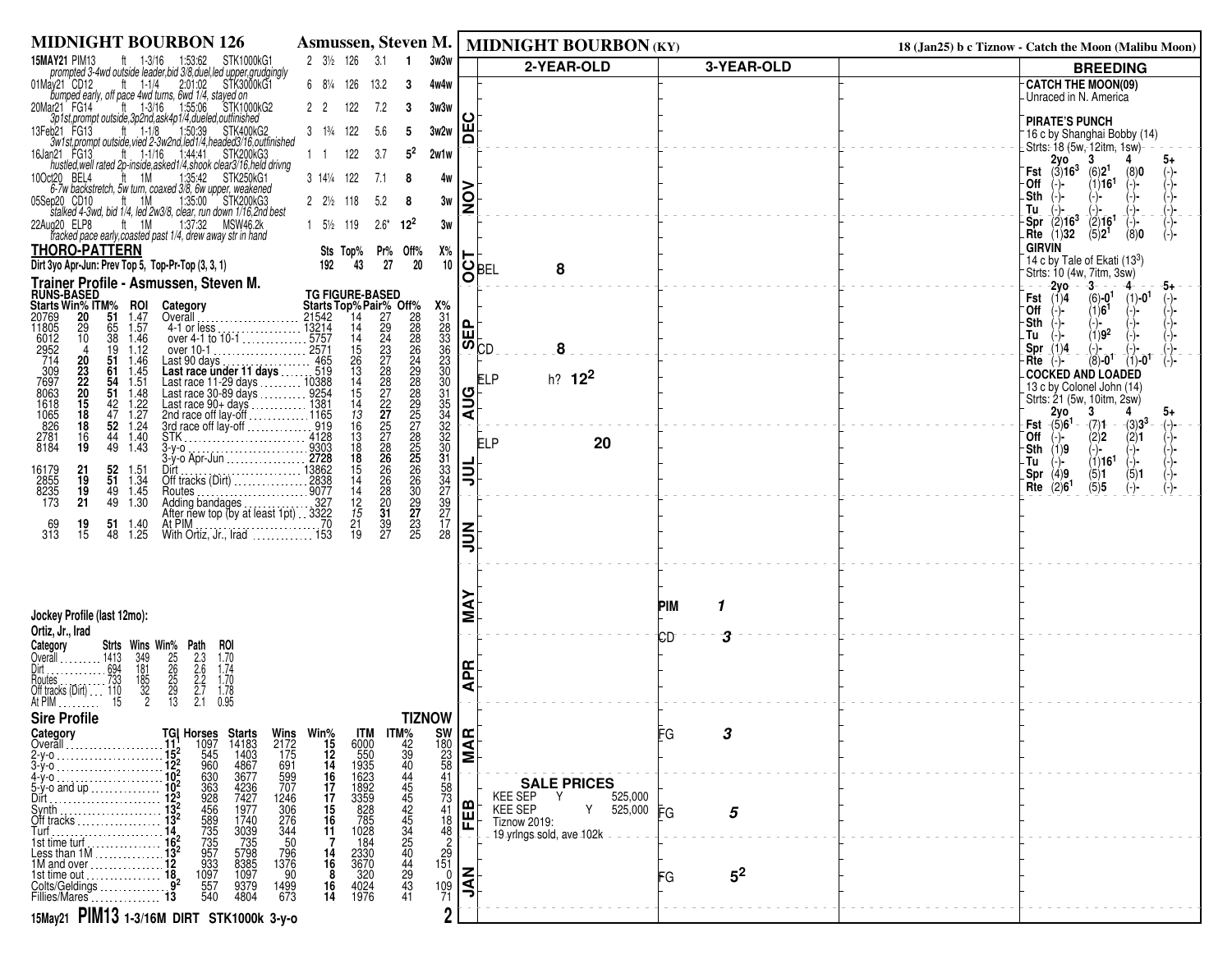| <b>MEDINA SPIRIT 126</b>                                                                                                                                                                                                                                                                                                                            | Baffert, Bob                                                                                                                                                                                                                                                 |                                                                                                 | <b>MEDINA SPIRIT (FL)</b>                    |                           | 18 (Apr05) dk b/br c Protonico - Mongolian Changa (Brilliant Speed) |                                                                                           |
|-----------------------------------------------------------------------------------------------------------------------------------------------------------------------------------------------------------------------------------------------------------------------------------------------------------------------------------------------------|--------------------------------------------------------------------------------------------------------------------------------------------------------------------------------------------------------------------------------------------------------------|-------------------------------------------------------------------------------------------------|----------------------------------------------|---------------------------|---------------------------------------------------------------------|-------------------------------------------------------------------------------------------|
| <b>15MAY21 PIM13</b><br>ft 1-3/16<br>1:53:62<br>STK1000kG1<br>bobbled start, pace 2-3w, under pressure 3-1/2, headed upper, faded                                                                                                                                                                                                                   | 2w1w<br>$3 \frac{5}{2} \frac{126}{5}$<br>$2.4^*$<br>3                                                                                                                                                                                                        |                                                                                                 | 2-YEAR-OLD                                   | 3-YEAR-OLD                |                                                                     | <b>BREEDING</b>                                                                           |
| by contract the team of the team of the same of the same of the same of the same of the same of the same of the same of the same of the same of the same of the same of the same of the same of the same of the same of the sa<br>01May21 CD12<br>pr21 SA8 ft 1-1/8 1:49:17<br>up close, 3deep, chased 3-2wide, willingly<br>03Apr21 SA8            | $1^2$<br>$1 \frac{1}{2}$ 126<br>12.1<br>1w1w<br>2 4 <sup>1</sup> / <sub>4</sub> 124 0.5<br>Wt: <b>1123</b> lbs<br><sup>1</sup> 22 3.3<br>1 <sup>4</sup><br>3<br>4w3w                                                                                         | ပ                                                                                               |                                              |                           |                                                                     | MONGOLIAN CHANGA(14)<br>-Strts: 6 (1w, 3itm, 0sw)<br>$2y0$<br>(2)?<br>3<br>5+             |
| ar21 SA6 ft 1-1/16 1:42:18 ST<br>chased 3wide, stalked off rail, 2wide, bested rest<br>06Mar21 SA6<br>STK300kG2                                                                                                                                                                                                                                     | $122$ $3.3$<br>Wt: 1131 lbs<br>3 <sup>1</sup><br>3w3w                                                                                                                                                                                                        | Δ                                                                                               | 9 <sup>2</sup><br>∣шLRC                      |                           |                                                                     | Fst<br>$(-)$ -<br>(-)-<br>'0ff<br>(−)−                                                    |
| 30Jan21 SA7<br>n21 SA7 gd 1-1/16 1:46:26<br>set pace, inside, inched away, held gamely<br>STK100kG3<br>1:46:26<br>02Jan21 SA8                                                                                                                                                                                                                       | 3 <sup>2</sup><br>2w2w<br>1 nk<br>120 1.0*<br>Wt: <b>1132</b> lbs<br>9.4                                                                                                                                                                                     |                                                                                                 |                                              |                           |                                                                     | (-)<br>(-)-<br>(-)-<br>(-)-<br>(-)-<br>Sth $-(4)$ 13<br>(⊸)⊷<br>Tu<br>$Spr$ (3)13<br>(-)- |
| an21 SA8 ft 1M 1:36:63 STK100kG3<br>away quickly, chased 2wide, off rail, 3wide into stretch, gaining<br>11Dec20 LRC6<br>ec20 LRC6 ft 5-1/2 1:02:93<br>up close, lead 3/8, kicked clear, held safely<br>MSW42K                                                                                                                                      | 120<br>3 <sup>1</sup><br>2 $\frac{3}{4}$<br>2w3w<br>9 <sup>2</sup><br>1 <sub>3</sub>                                                                                                                                                                         | <u>o</u><br>3w<br>bl                                                                            |                                              |                           |                                                                     | Rte $(3)$ 16<br>(-)-                                                                      |
| <b>THORO-PATTERN</b><br>Dirt 3yo Apr-Jun: Prev Top 3 <sup>1</sup> , Pr-Top-Off (3, 1 <sup>2</sup> , 3)                                                                                                                                                                                                                                              | Sts Top%<br>Pr%<br>Off%<br>13<br>28<br>37<br>323                                                                                                                                                                                                             | Х%<br>22                                                                                        |                                              |                           |                                                                     |                                                                                           |
| <b>Trainer Profile - Baffert, Bob</b>                                                                                                                                                                                                                                                                                                               |                                                                                                                                                                                                                                                              | 50                                                                                              |                                              |                           |                                                                     |                                                                                           |
| Category<br>Overall                                                                                                                                                                                                                                                                                                                                 | <b>TG FIGURE-BASED</b>                                                                                                                                                                                                                                       |                                                                                                 |                                              |                           |                                                                     |                                                                                           |
| <b>ROI</b><br>1.67<br>1.71<br>. 4896                                                                                                                                                                                                                                                                                                                |                                                                                                                                                                                                                                                              |                                                                                                 |                                              |                           |                                                                     |                                                                                           |
| 1.61                                                                                                                                                                                                                                                                                                                                                |                                                                                                                                                                                                                                                              | $\left  \begin{smallmatrix} 0 \ \text{in} \end{smallmatrix} \right $                            |                                              |                           |                                                                     |                                                                                           |
| $1.59$<br>$1.85$<br>$1.33$<br>$1.70$<br>$1.57$                                                                                                                                                                                                                                                                                                      |                                                                                                                                                                                                                                                              | あ                                                                                               |                                              |                           |                                                                     |                                                                                           |
|                                                                                                                                                                                                                                                                                                                                                     |                                                                                                                                                                                                                                                              |                                                                                                 |                                              |                           |                                                                     |                                                                                           |
| $\frac{1.77}{1.77}$                                                                                                                                                                                                                                                                                                                                 |                                                                                                                                                                                                                                                              |                                                                                                 |                                              |                           |                                                                     |                                                                                           |
| <b>Frainer Profile -<br/>Riarls Win% TTM%<br/>4780 266 356 978<br/>2986 356 266 266 978<br/>2867 725 265 979<br/>567 225 225 987<br/>1667 225 226 955<br/>3232 226 225 226 923<br/>1666 2240 26</b><br>1.44<br>$\frac{1.72}{1.62}$                                                                                                                  |                                                                                                                                                                                                                                                              | $\frac{1}{2}$                                                                                   |                                              |                           |                                                                     |                                                                                           |
|                                                                                                                                                                                                                                                                                                                                                     |                                                                                                                                                                                                                                                              |                                                                                                 |                                              |                           |                                                                     |                                                                                           |
| Overall<br>4896<br>4-1 or less<br>over 4-1 to 10-1<br>over 10-1<br>Last race under 11 days<br>Last race 11-29 days<br>Last race 11-29 days<br>Last race 11-29 days<br>Last race 11-29 days<br>Last race 11-29 days<br>Last race 11-29 days<br>Last rac<br>59<br>57<br>58<br>59<br>1.72<br>1.80<br>3191<br>242<br>2052<br>37<br>28<br>30<br>26<br>19 |                                                                                                                                                                                                                                                              |                                                                                                 |                                              |                           |                                                                     |                                                                                           |
| 1.72<br>1.50                                                                                                                                                                                                                                                                                                                                        |                                                                                                                                                                                                                                                              | 흷                                                                                               |                                              |                           |                                                                     |                                                                                           |
| At PIM<br>With Velazquez, John R. 65<br>$\frac{37}{53}$<br>$\frac{62}{75}$<br>$\frac{35}{34}$<br>1.61                                                                                                                                                                                                                                               | TG FIGURE-BASED<br>Starts Top% Pair% Off%7<br>∴4896 17<br>2816 16 32<br>17 30 226<br>∴1397 17 30 226<br>∴1397 17 30 227<br>2966 20 43<br>2264 18 327<br>2964 18 327<br>∴2005 16 332 228<br>∴2005 16 332 228<br>∴2005 21 300 225<br>∴2286<br>∴22865 21 31<br> |                                                                                                 |                                              |                           |                                                                     |                                                                                           |
| 2.46                                                                                                                                                                                                                                                                                                                                                |                                                                                                                                                                                                                                                              |                                                                                                 |                                              |                           |                                                                     |                                                                                           |
|                                                                                                                                                                                                                                                                                                                                                     |                                                                                                                                                                                                                                                              | ミミ                                                                                              |                                              |                           |                                                                     |                                                                                           |
|                                                                                                                                                                                                                                                                                                                                                     |                                                                                                                                                                                                                                                              |                                                                                                 |                                              |                           |                                                                     |                                                                                           |
|                                                                                                                                                                                                                                                                                                                                                     |                                                                                                                                                                                                                                                              |                                                                                                 |                                              |                           |                                                                     |                                                                                           |
| Jockey Profile (last 12mo):                                                                                                                                                                                                                                                                                                                         |                                                                                                                                                                                                                                                              | ⋖<br>Σ                                                                                          |                                              | 3<br>PIM                  |                                                                     |                                                                                           |
| Velazquez, John R.                                                                                                                                                                                                                                                                                                                                  |                                                                                                                                                                                                                                                              |                                                                                                 |                                              | 1 <sup>2</sup><br>СD      |                                                                     |                                                                                           |
| <b>Strts</b><br>Category<br>$\cdots$ . 709<br>316<br>Overall                                                                                                                                                                                                                                                                                        |                                                                                                                                                                                                                                                              |                                                                                                 |                                              |                           |                                                                     |                                                                                           |
| ROI<br>1.54<br>1.49<br>1.53<br>0.57<br>0.57<br>2.27<br>Routes<br>Off tracks (Dirt)                                                                                                                                                                                                                                                                  |                                                                                                                                                                                                                                                              | <b>APR</b>                                                                                      |                                              |                           |                                                                     |                                                                                           |
| Wins Win% Path<br>$108$ $15$ $2.1$<br>$61$ $19$ $2.4$<br>$61$ $14$ $2.1$<br>$6$ $14$ $2.7$<br>$6$ $29$ $2.3$<br>$\frac{431}{44}$<br>21<br>At PIM $\ldots$                                                                                                                                                                                           |                                                                                                                                                                                                                                                              |                                                                                                 |                                              | з<br>SA.                  |                                                                     |                                                                                           |
| <b>Sire Profile</b><br>TGI Horses Starts                                                                                                                                                                                                                                                                                                            | <b>PROTONICO</b><br><b>ITM</b>                                                                                                                                                                                                                               |                                                                                                 |                                              |                           |                                                                     |                                                                                           |
| Category<br>Overall<br>10<br>40<br>16<br>24<br>14                                                                                                                                                                                                                                                                                                   | Wins Win <sup>%</sup><br>7 18<br><b>ITM%</b><br>45<br>31<br>54<br>$\begin{array}{c} 18 \\ 5 \end{array}$<br>19                                                                                                                                               | $\frac{1}{2}$<br>$\frac{1}{2}$<br>$\frac{1}{2}$<br>$\begin{array}{c}\n2 \\ 0 \\ 2\n\end{array}$ |                                              |                           |                                                                     |                                                                                           |
|                                                                                                                                                                                                                                                                                                                                                     | 17<br>13                                                                                                                                                                                                                                                     | $\mathbf{0}$                                                                                    |                                              | 3 <sup>1</sup><br>SА      |                                                                     |                                                                                           |
| 5-y-o and up<br>$2\tilde{2}$<br>Dirt.                                                                                                                                                                                                                                                                                                               | 23<br>12                                                                                                                                                                                                                                                     |                                                                                                 | <b>SALE PRICES</b><br>OBS WNT MXD Y<br>1,000 |                           |                                                                     |                                                                                           |
| Synth<br>Off tracks                                                                                                                                                                                                                                                                                                                                 | 55<br>43<br>38<br>14<br>13                                                                                                                                                                                                                                   | ≃<br>쭌                                                                                          |                                              |                           |                                                                     |                                                                                           |
| Turf<br>1st time turf                                                                                                                                                                                                                                                                                                                               | $\mathbf{0}$                                                                                                                                                                                                                                                 | 0                                                                                               |                                              | $3^2$ <sub>gd</sub><br>5A |                                                                     |                                                                                           |
| $\frac{18}{22}$<br>10<br>Less than 1M<br>. 15.<br>1M and over $\ldots$ $\ldots$ $\ldots$ $\ldots$                                                                                                                                                                                                                                                   | 17<br>13<br>18                                                                                                                                                                                                                                               |                                                                                                 |                                              |                           |                                                                     |                                                                                           |
| 10<br>1st time out<br>Colts/Geldings<br>30                                                                                                                                                                                                                                                                                                          | 28<br>59<br>57<br>57<br>10<br>17<br>20                                                                                                                                                                                                                       | $\frac{2}{0}$<br>$\mathbf{z}$                                                                   |                                              |                           |                                                                     |                                                                                           |
| 10 <sup>1</sup><br>Fillies/Mares                                                                                                                                                                                                                                                                                                                    | 10<br>10                                                                                                                                                                                                                                                     | $\frac{2}{0}$                                                                                   |                                              | $-3^1$<br><b>SAO</b>      |                                                                     |                                                                                           |
| 15May21 PIM13 1-3/16M DIRT STK1000k 3-y-0                                                                                                                                                                                                                                                                                                           |                                                                                                                                                                                                                                                              | 3                                                                                               |                                              |                           |                                                                     |                                                                                           |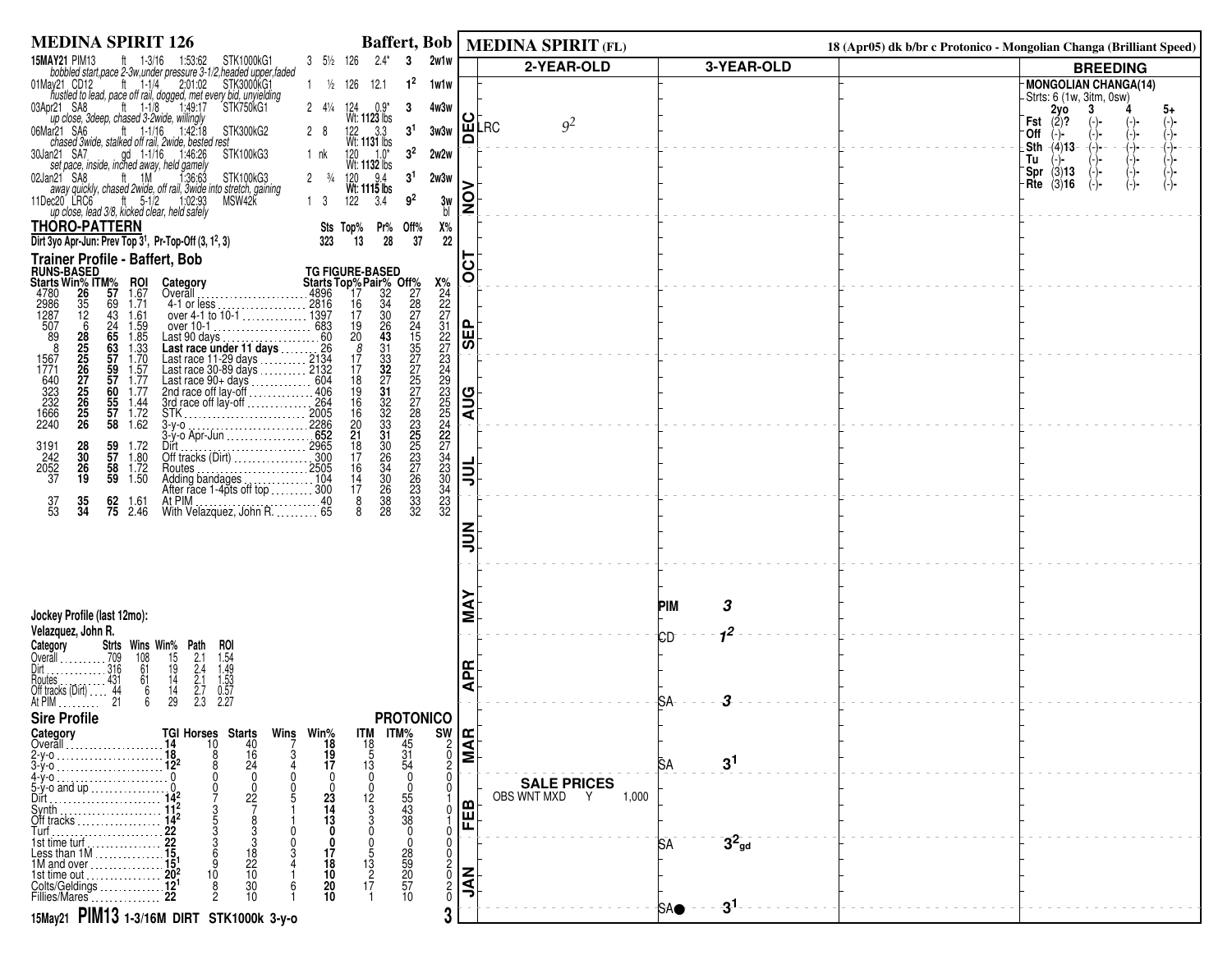| <b>KEEPMEINMIND 126</b>                                                                                                                                                                                                                             |                                                                                                                                       |                                    | Diodoro, Robertino   KEEPMEINMIND (KY)    |                  | 18 (Feb08) b c Laoban - Inclination (Victory Gallop)                                                                                                           |
|-----------------------------------------------------------------------------------------------------------------------------------------------------------------------------------------------------------------------------------------------------|---------------------------------------------------------------------------------------------------------------------------------------|------------------------------------|-------------------------------------------|------------------|----------------------------------------------------------------------------------------------------------------------------------------------------------------|
| <b>15MAY21 PIM13</b><br>ft 1-3/16 1:53:62 STK1000kG1                                                                                                                                                                                                | 4 91/2 126 14.5<br>$4^2$<br>1w3w                                                                                                      |                                    | 2-YEAR-OLD                                | 3-YEAR-OLD       | <b>BREEDING</b>                                                                                                                                                |
| lean in hit gate off slow settled angled 3-1/2,4wd upper belated<br>ay21 CD12 tt 1-1/4 2:01:02 STK3000kG1<br>01May21 CD12                                                                                                                           | 7 81/2 126<br>49.0<br>1w4w<br>4                                                                                                       |                                    |                                           |                  | <b>IN JACK'S MEMORY</b><br><b>INCLINATION(01)</b><br>-Unraced in N. America                                                                                    |
| firoke slow, unhurried, sweeping move 6w, came 8w, gaining<br>In KEE11 ft 1-1/8 1:48:50 STK800kG2<br>03Apr21 KEE11                                                                                                                                  | 123<br>5 16<br>12.4<br>4w3w<br>8                                                                                                      |                                    |                                           |                  | -07 c by Malibu Moon (10 <sup>3</sup> )<br>_Strts: 32 (5w, 17itm, 0sw)                                                                                         |
| chased pace early, 4path 1/4, came out, bmpd foe upper, faded<br>ar21 OP11 ft 1-1/16 1:43:18 STK1000kG2<br>13Mar21 OP11                                                                                                                             | bl<br>4w5w<br>68<br>119<br>4.8<br>6                                                                                                   | ш                                  |                                           |                  | <b>UNNAMED</b><br>2yo<br>3<br>$5+$<br>$(19)8^2$<br>$(5)4^2$<br><sup>-</sup> 19 c by Honor Code (14 <sup>3</sup> )<br>(−)−<br>Fst<br>$(-)$                      |
| last to leave, trailed outside, 4-5w 2nd turn, did not fire<br>ft $1-1/16$ 1:44:52<br>28Nov20 CD11<br>STK200kG2                                                                                                                                     | bl<br>122<br>$\frac{3}{4}$<br>$2.0^*$<br>3w2w                                                                                         | $\Omega$                           |                                           |                  | $(4)9^{1}$<br>-Unraced in N.-America<br>.Off<br>(-)-<br>(-)−                                                                                                   |
| trailed, patient, tip 5wd 1/4, rallied, up late                                                                                                                                                                                                     | bl                                                                                                                                    |                                    | 6<br><b>CD</b>                            |                  | $\begin{pmatrix} 1 \\ -1 \end{pmatrix}$<br>Sth<br><b>POLLO</b><br>(-)-<br>(3) <b>6<sup>2</sup>,</b><br>$(1)13^2$<br>Tu<br>16 c by Bodemeister $(14^2)$         |
| ft $1-1/16$<br>1:42:09<br>06Nov20 KEE10<br>STK2000kG1<br>bumped st, trailed, rallied 2-4p2nd, sustained rally, up show                                                                                                                              | $5^3$<br>122<br>30.9<br>1w3w<br>32<br>hl                                                                                              |                                    |                                           |                  | $(25)6^2$<br>(1)20 <sup>2</sup><br>$(6)4^2$<br>Spr<br>-Strts: 3 (0w, 0itm, 0sw)                                                                                |
| ft $1-1/16$ 1.44:37<br>STK400kG1<br>03Oct20 KEE9                                                                                                                                                                                                    | 122<br>$8^2$<br>$2 \frac{3}{4}$<br>52.7<br>1w1w                                                                                       |                                    | IQ⊧<br>IZkee●<br>$5^3$                    |                  | - Rte<br>(−)−<br>2νο<br>-3<br>5+<br>(3)22 <sup>1</sup><br><b>SKY'S THE LIMIT</b><br>Fst.                                                                       |
| off pace ins, in range 2w btw1/2, driven 3/8, churned on, split 1/8<br>ep20 CD6 . @ ft 1M . 1.37:37 MSW97k<br>02Sep20 CD6                                                                                                                           | $2 \frac{1}{2}$ 119<br>7.0<br>14'<br>1w                                                                                               |                                    |                                           |                  | $(-)$<br>(-)<br>(-)<br>-Off<br>$-06$ c by Sky Mesa (11 <sup>1</sup> )                                                                                          |
| awk st, midpack 5w, 2w5/8, chased ins trn, split 2w3/16, stayed on<br><b>THORO-PATTERN</b>                                                                                                                                                          | Sts Top% Pr% Off%<br>Х%                                                                                                               |                                    |                                           |                  | -Sth<br>-Strts: 16 (4w, 9itm, 0sw)<br>Tu<br>2y0<br>3<br>$5+$                                                                                                   |
| Dirt 3yo Apr-Jun: Prev Top $5^3$ , Off-Top-Pr (8, 4, 4 <sup>2</sup> )                                                                                                                                                                               | 36<br>30<br>16<br>162                                                                                                                 | ن  19                              |                                           |                  | \-{-<br>(-)<br>(3)22 <sup>1</sup><br>(4)5 <sup>3</sup><br>(1)8 <sup>1</sup><br>$(7)22$<br>(1)5 <sup>3</sup><br>Spr<br>Fst<br>(3)0<br>Off                       |
| Trainer Profile - Diodoro, Robertino                                                                                                                                                                                                                |                                                                                                                                       | O                                  | 8 <sup>2</sup><br>KEE                     |                  | (-)-<br>:Rte<br>(-)-<br>(-)-<br>(-)−<br>-∖-<br>Sth<br><b>EL CUCUY</b><br>-∖-                                                                                   |
| <b>PRINS-BASED<br/>Starts Win% ITM%<br/>9664 23 54<br/>5890 32 67<br/>2495 13 41<br/>1279 52</b><br>ROI                                                                                                                                             | <b>TG FIGURE-BASED</b>                                                                                                                |                                    |                                           |                  | 15 c by Ghostzapper (10 <sup>2</sup> )<br>Tu<br>$(1)4^3$<br>(1)7 <sup>3</sup><br>Strts: 7 (1w, 4itm, 0sw)<br>'Spr                                              |
| 9664<br>5890<br>2495<br>24274<br>2774<br>4306<br>2408<br>2449<br>445<br>2116<br>$1.68$<br>$1.67$                                                                                                                                                    | $x_{35}$<br>$35$<br>$32$<br>$37$<br>$44$<br>Starts Top% Pair% Off%<br>4439 12 25 28<br>2796 12 28 29<br>1106 13 22 27<br>537 11 19 27 | 읪                                  |                                           |                  | $(8)2^2$<br>$\langle 3 \rangle 5^3$<br>$-Rite (1)81$<br>$\langle 2 \rangle 0$<br>2γο<br>3<br>5+                                                                |
| 1.72<br>over 4-1 to 10-1  1106<br>1.66                                                                                                                                                                                                              |                                                                                                                                       | க                                  |                                           |                  | <b>GENERALCBANDSALLIE</b><br>(1)14 <sup>2</sup><br>- Fst<br>$(-)$<br>$(-)$<br>(4)7<br>$\langle 2 \rangle 8^3$<br>Off<br>$(-)$<br>05 f by Officer (11)<br>$(-)$ |
| 22<br>56<br>58<br>56<br>52<br>52<br>49<br>$\frac{1.65}{1.89}$<br>over 10-1<br>Last 90 days<br>Last race under 11 days<br>Last race 11-29 days<br>Last race 30-89 days<br>Last race 90-4 days<br>225<br>2nd race off lay-off<br>Strk<br>Strk<br>Strk | $\mathbf 0$<br>$\mathbf 0$<br>$\mathbf 0$<br>$\mathbf 0$                                                                              |                                    | `օp- - <b>14<sup>1</sup></b><br><b>CD</b> |                  | (−)−<br>-Sth<br>(-)-<br>Strts: 3 (1w, 1itm, 0sw)                                                                                                               |
| 26<br>324<br>23<br>22<br>20                                                                                                                                                                                                                         | $\frac{15}{12}$<br>$\frac{12}{17}$                                                                                                    |                                    |                                           |                  | -Tu<br>3<br>2yo<br>$(1)14^2$<br>(4)7<br>(2)20 <sup>3</sup><br>_Spr<br>Fst<br>(−)−                                                                              |
|                                                                                                                                                                                                                                                     |                                                                                                                                       | <b>AUG</b>                         |                                           |                  | (2)15<br>Off<br>Rte<br>-)-                                                                                                                                     |
| 1.63<br>1.77<br>1.75<br>1.36<br>1.79<br>1.67<br>1.57<br>$\frac{53}{54}$<br>47                                                                                                                                                                       | 11                                                                                                                                    |                                    |                                           |                  | (1)19 <sup>1</sup><br>`Sth<br><b>SIR WILLIAM BRUCE</b><br>(-)-<br>Tu-<br>-)- – –<br>12 c by Malibu Moon (10 <sup>3</sup> )                                     |
| $\frac{24}{19}$<br>21<br>STK<br>50                                                                                                                                                                                                                  |                                                                                                                                       |                                    |                                           |                  | (1)19 <sup>1</sup><br>$(2)20^3$<br>Spr<br>(−)−<br>Strts: 1 (0w, 0itm, 0sw)                                                                                     |
|                                                                                                                                                                                                                                                     | 27<br>33<br>33<br>33<br>33<br>35<br>39<br>36<br>2692792888821927778850<br>$14$<br>$21$<br>$12$<br>$10$<br>$12$<br>$9$                 |                                    |                                           |                  | (-)-<br>Rte<br>-)-<br>(-)-<br>$^{2y0}_{(1)14^3}$<br>$5+$<br>-Fst                                                                                               |
| 25<br>27<br>22<br>26<br>7710<br>1156<br>56<br>56<br>52<br>50<br>1.76<br>1.97                                                                                                                                                                        |                                                                                                                                       | Ę                                  |                                           |                  | $\begin{pmatrix} -1 \\ -1 \\ -1 \\ -1 \end{pmatrix}$<br>_Off                                                                                                   |
| 3300<br>288<br>1.69<br>1.65                                                                                                                                                                                                                         | $\frac{43}{34}$<br>$\frac{46}{3}$                                                                                                     |                                    |                                           |                  | Sth<br>-)<br>-)<br>-Tui                                                                                                                                        |
| Adding bandages<br>After race within 1pt of top  1045<br>0                                                                                                                                                                                          | 33<br>18<br>24<br>$\mathbf 0$                                                                                                         |                                    |                                           |                  | Spr $(1)14^3$                                                                                                                                                  |
| $\frac{2}{796}$<br><i>0.00</i><br>1.68<br>21<br>52                                                                                                                                                                                                  | $\frac{0}{9}$<br>$\frac{100}{23}$<br>27<br>40                                                                                         | $\tilde{=}$                        |                                           |                  | Rte<br>(-)-<br><b>E MOON</b>                                                                                                                                   |
|                                                                                                                                                                                                                                                     |                                                                                                                                       |                                    |                                           |                  | 10 f by Malibu Moon (10 <sup>3</sup> )                                                                                                                         |
|                                                                                                                                                                                                                                                     |                                                                                                                                       |                                    |                                           |                  | _Strts: 31 (2w, 11itm, 0̀sw)<br>5+<br>3                                                                                                                        |
|                                                                                                                                                                                                                                                     |                                                                                                                                       |                                    |                                           | 4 <sup>2</sup>   | $2y0$<br>$\begin{pmatrix} 1 \\ 1 \end{pmatrix}$<br>(2)25 <sup>1</sup><br>(5)12 <sup>1</sup><br>(1)20<br>Fst<br>-Off<br>$(1)25^{3}$<br>$-(-$<br>(2)15           |
| Jockey Profile (last 12mo):                                                                                                                                                                                                                         |                                                                                                                                       |                                    |                                           | <b>PIM</b><br>op | <b>Sth</b>                                                                                                                                                     |
| Cohen, David                                                                                                                                                                                                                                        |                                                                                                                                       |                                    |                                           | CDO<br>$4 -$ op- | (12)11 <sup>2</sup><br>(8)12 <sup>1</sup><br>Tu<br>$(3)25$ <sup>1</sup><br>$(4)14^{3}$<br>(4)12 <sup>1-</sup><br>-Spr                                          |
| Category<br>Strts Wins Win% Path<br>ROI<br>Overāll                                                                                                                                                                                                  |                                                                                                                                       |                                    |                                           |                  | (9)12 <sup>1</sup><br>(11)11 <sup>2</sup><br>- Rte<br>(-)-                                                                                                     |
| $\begin{array}{c}\n 58 \\  55 \\  21 \\  11\n\end{array}$<br>$\frac{1.22}{1.14}$<br>$\frac{2.2}{2.2}$<br>$\frac{2.7}{2.2}$<br>Houtes                                                                                                                |                                                                                                                                       | 뚠                                  |                                           |                  | <b>INCLINED TO WIN</b><br>09 c by Vindication $(10^3)$                                                                                                         |
| $\frac{12}{13}$<br>$\frac{13}{12}$<br>$\frac{11}{0}$<br>$\frac{471}{122}$<br>$\frac{199}{100}$<br>$\frac{199}{6}$<br>$\begin{array}{c} 1.21 \\ 1.13 \\ 0.00 \end{array}$<br>Off tracks (Dirt)                                                       |                                                                                                                                       | ₫                                  |                                           | KEE<br>8         | Strts: 78 (10w, 24itm, 0sw)                                                                                                                                    |
| At PIM.<br>1.9<br><b>Sire Profile</b>                                                                                                                                                                                                               | <b>LAOBAN</b>                                                                                                                         |                                    |                                           |                  | $\frac{1}{2}$ = $\frac{2y_0}{3}$ = $\frac{3}{4}$ = $\frac{4}{4}$ = $\frac{5}{4}$ = $\frac{5}{4}$ = $\frac{5}{4}$ = $\frac{1}{2}$ = $\frac{43}{9}$              |
| Category                                                                                                                                                                                                                                            |                                                                                                                                       |                                    |                                           |                  |                                                                                                                                                                |
| <b>TGI Horses Starts</b><br>16 <sup>2</sup> 53 210<br>18 <sup>2</sup> 35 99<br>16 <sup>2</sup> 46 111<br>Overall                                                                                                                                    | Wins Win <sup>%</sup><br>32 15<br>17 17<br>15 14<br>$\frac{17M}{78}$<br>$\frac{43}{35}$<br>0<br>$\frac{17M\%}{37}$<br>$\frac{43}{32}$ | $\frac{sw}{\frac{7}{5}}$ <b>AR</b> |                                           | ЮP<br>6          |                                                                                                                                                                |
| $\frac{18^2}{16^2}$<br>$\cap$<br>4-y-o                                                                                                                                                                                                              |                                                                                                                                       |                                    |                                           |                  |                                                                                                                                                                |
| $5-y$ -o and up                                                                                                                                                                                                                                     |                                                                                                                                       |                                    |                                           |                  | <b>SKINNY PETER</b>                                                                                                                                            |
| 132<br>21<br>-3                                                                                                                                                                                                                                     | 53<br>2<br>67                                                                                                                         | 面                                  |                                           |                  | $-08$ c by More Than Ready (11 <sup>1</sup> )<br>-Strts: 21 (4w, 8itm, 0sw)                                                                                    |
| 472802009331<br>$\frac{44}{31}$<br>$\frac{20}{72}$<br>$\frac{172}{53}$<br>Off tracks<br>Turf<br>Turf<br>1820 <sup>1</sup><br>181 time turf<br>20 <sup>2</sup>                                                                                       | 16<br>33<br>14<br>13<br>15<br>15<br>16<br>$1\overline{6}$<br>36<br>23<br>30<br>28<br>28<br>28                                         |                                    |                                           |                  | $\frac{2y0}{\binom{3}{2}}$<br>-3                                                                                                                               |
| Less than $1M$ 18                                                                                                                                                                                                                                   |                                                                                                                                       |                                    |                                           |                  | (2)7<br>(10)8<br>$\begin{bmatrix} \mathsf{Fst} & (1) \\ \mathsf{Off} & (1)24^3 \end{bmatrix}$<br>$\langle 2 \rangle$ 5                                         |
| $^{22}_{10}$<br>$^{10}_{5}$<br>1M and over                                                                                                                                                                                                          | 14                                                                                                                                    | z                                  |                                           |                  | Sth $(-)$                                                                                                                                                      |
| 1st time out<br>Colts/Geldings<br>Fillies/Mares<br>17<br>119<br>19<br>13                                                                                                                                                                            | 58<br>20<br>15<br>36<br>42<br>$\frac{30}{46}$<br>16<br>14                                                                             | ⋖                                  |                                           |                  | (5)9<br>(1)12<br>'Tu<br>(8)5                                                                                                                                   |
|                                                                                                                                                                                                                                                     |                                                                                                                                       |                                    |                                           |                  | $-$ Spr (1)24 <sup>3</sup><br>--Rte (-)-<br>$(10)8$<br>$(1)8$<br>$(1)13^2$                                                                                     |
| 15May21 PIM13 1-3/16M DIRT STK1000k 3-y-0                                                                                                                                                                                                           |                                                                                                                                       |                                    |                                           |                  |                                                                                                                                                                |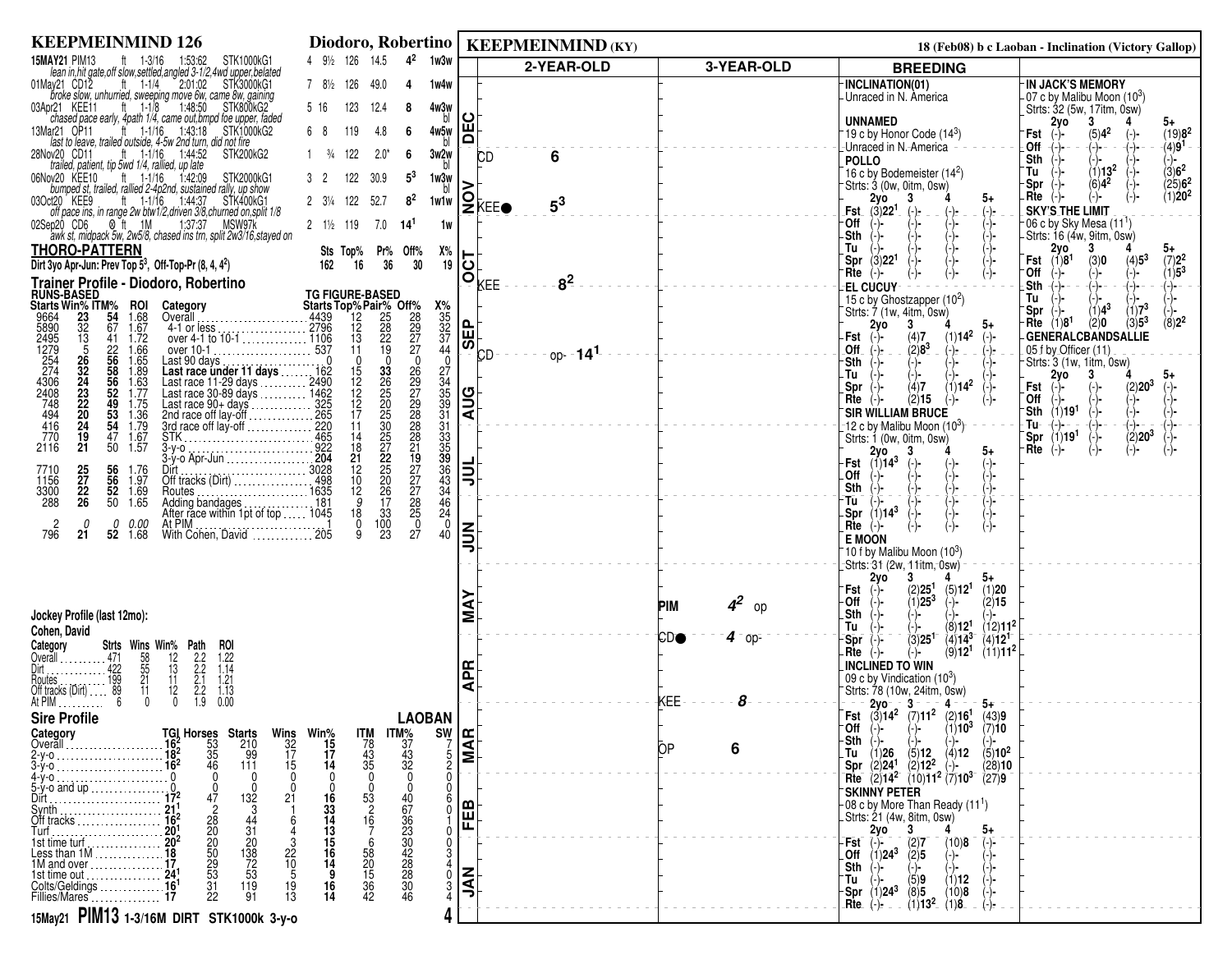| <b>CROWDED TRADE 126</b>                                                                                                                                                                                                                                                           |                                                                                                                | Brown, Chad C.                                                                                 |                                                | <b>CROWDED TRADE (KY)</b>   |                        | 18 (Feb14) ch c More Than Ready - Maude S (Jump Start)                                                                                               |
|------------------------------------------------------------------------------------------------------------------------------------------------------------------------------------------------------------------------------------------------------------------------------------|----------------------------------------------------------------------------------------------------------------|------------------------------------------------------------------------------------------------|------------------------------------------------|-----------------------------|------------------------|------------------------------------------------------------------------------------------------------------------------------------------------------|
| <b>15MAY21 PIM13</b><br>ft 1-3/16 1:53:62 STK1000kG1                                                                                                                                                                                                                               | 5 121/4 126<br>8.5                                                                                             | 1w1w<br>$\overline{7}$                                                                         |                                                | 2-YEAR-OLD                  | 3-YEAR-OLD             | <b>BREEDING</b>                                                                                                                                      |
| saved ground stalking, eased back some 1/2,2wd upper, empty<br>03Apr21 AQU10 ft 1-1/8 1:54:49 STK750kG2<br>2p 1st turn, 5w backstretch, to 2p 1/2, 7w upper, mild kick                                                                                                             | $3 \t1\frac{1}{4} \t123$<br>2.9                                                                                | 2w2w<br>-5                                                                                     |                                                |                             |                        | MAUDE S(08)<br>- Strts: 26 (6w, 17itm, 1sw)                                                                                                          |
| 06Mar21 AQU9                                                                                                                                                                                                                                                                       | 118<br>5.4<br>2 no                                                                                             | $2^2$<br>3w                                                                                    |                                                |                             |                        | 2yo<br>3<br>5+                                                                                                                                       |
| $\frac{2p}{4p^2}$ 1st turn, 5w backsubic in $\frac{1}{3}$ 1.38.70 Structure 1.28.70 Structure 1.28.70 Structure 1.28.70 Structure 1.28.70 Structure 1.28.70 Structure 1.28.70 Structure 1.28.70 Structure 1.28.70 Structure 1.28.70 S<br>28Jan21 AQU5                              | 122<br>$1\quad1$<br>$1.0*$                                                                                     | 3w<br>- 7                                                                                      | ш<br>ō                                         |                             |                        | $(-)$<br>$(1)10^2$<br>(2)4 <sup>3</sup><br>-(3)4 <sup>3</sup> -<br>(6)6<br>$^{(4)3}_{(-)-}$<br>(-)-<br>-(2)2 <sup>2</sup><br>Fst<br>$(1)6^2$<br>⊺Off |
| 2w, steady gain turn, 5w into lane, closed in, up final 70 yds<br><b>THORO-PATTERN</b>                                                                                                                                                                                             | Sts Top%                                                                                                       | Х%<br>Pr% Off%                                                                                 |                                                |                             |                        | $-(3)6^2$<br>$(1)14^{3}$<br>Tu                                                                                                                       |
| Dirt 3yo Apr-Jun: Prev Top 7, Top-Off-X (2 <sup>2</sup> , 5, 7)                                                                                                                                                                                                                    | 24<br>211<br>6                                                                                                 | 31<br>38                                                                                       |                                                |                             |                        | $\sqrt{2}\overline{6}$<br>(3)2 <sup>2</sup><br>$\binom{(-)}{(2)4^3}$<br>$\sqrt{5}$ pr $\sqrt{(1)}$ 11 <sup>2</sup><br>(10)6                          |
| Trainer Profile - Brown, Chad C.                                                                                                                                                                                                                                                   |                                                                                                                |                                                                                                |                                                |                             |                        | $(4)4^3$<br>$(1)14^{3}$<br>(5)3<br>$Rte$ $(-)$                                                                                                       |
| <b>FINISE PRODUCED</b><br>Starts Win <sup>9</sup> (FM)<br>7355 26 59<br>5022 32 68<br>1851 13 44<br>187 25 500<br>187<br><b>ROI</b><br>1.76                                                                                                                                        |                                                                                                                | $x_{12}^{\%}$                                                                                  | $\frac{1}{2}$                                  |                             |                        | <b>MISCHIEVOUS MAUDE</b>                                                                                                                             |
| 1.74                                                                                                                                                                                                                                                                               |                                                                                                                |                                                                                                |                                                |                             |                        | $-17$ f by Into Mischief (10 <sup>2</sup> )<br>Strts: 1 (0w, 0itm, 0sw)                                                                              |
| 1.77<br>1.83                                                                                                                                                                                                                                                                       |                                                                                                                | $\frac{17}{15}$<br>$\frac{15}{16}$                                                             |                                                |                             |                        | 2y <sub>0</sub><br>5+<br>Fst (1)26                                                                                                                   |
| 1.86<br>$1.05$<br>$1.60$                                                                                                                                                                                                                                                           |                                                                                                                | 14                                                                                             | $\overline{5}$                                 |                             |                        | $\binom{-}{-}$<br>∙Off<br>Sth<br>(-)−                                                                                                                |
| 25<br>25<br>24<br>23<br>23<br>23<br>23<br>25<br>$\frac{100}{59}$<br>$\frac{62}{61}$<br>$\frac{61}{60}$<br>1133<br>3679<br>1265<br>128<br>489<br>218<br>2229<br>3203                                                                                                                |                                                                                                                | $\frac{10}{12}$<br>$\frac{12}{14}$                                                             |                                                |                             |                        | Tu<br>(-)-                                                                                                                                           |
| $1.81$<br>$1.78$<br>$1.52$<br>$1.53$<br>$1.75$<br>$1.74$                                                                                                                                                                                                                           |                                                                                                                | 14                                                                                             |                                                |                             |                        | (1)26<br>-Spr<br>Rte                                                                                                                                 |
| $\frac{62}{56}$<br>58                                                                                                                                                                                                                                                              |                                                                                                                | 6                                                                                              | $ \mathbf{H} $<br>। $\overline{\bm{\omega}}$ । |                             |                        | <b>WILLING AND ABLE</b>                                                                                                                              |
| <b>MD</b> , Chad C.<br>Category<br>Coverall<br>Coverall<br>Coverall<br>4-1 or less<br>4-1 or less<br>$2477$<br>$477$<br>$4929$<br>$494$<br>$4010$<br>$41010$<br>$41010$<br>$41010$<br>$41010$<br>$41010$<br>$41010$<br>$41010$<br>$41010$<br>$41010$<br>$41010$<br>$41010$<br>$41$ | 15<br>14<br>24<br>26<br>17<br>21                                                                               | $\frac{12}{11}$                                                                                |                                                |                             |                        | 16 f by More Than Ready (11 <sup>1</sup> )<br>Unraced in N. America                                                                                  |
| Dirt<br>Off tracks (Dirt)<br>216<br>$\frac{26}{28}$<br>61<br>62<br>1.61<br>1.65                                                                                                                                                                                                    |                                                                                                                |                                                                                                |                                                |                             |                        |                                                                                                                                                      |
| 2627<br>564<br>5432<br>12<br>$\frac{26}{25}$<br>60<br>1.84<br>Routes.<br>50 2.40                                                                                                                                                                                                   | 2845<br>17                                                                                                     |                                                                                                | <b>AUG</b>                                     |                             |                        |                                                                                                                                                      |
| Adding bandages<br>After race 4pts or more off top 297                                                                                                                                                                                                                             | $41$<br>$33$<br>$43$<br>$50$<br>$25$<br>$39$<br>$41$<br>$_{8}^{\mathit{0}}$                                    | 19<br>30<br>24<br>29<br>35<br>35<br>30<br>30<br>$1423$<br>$23$<br>$10$<br>$38$<br>$31$<br>$14$ |                                                |                             |                        |                                                                                                                                                      |
| $\frac{26}{27}$<br>$2.52$<br>$1.75$<br>$\frac{39}{2233}$<br>$^{49}_{62}$<br>With CASTELLANO, JAVIER 1958                                                                                                                                                                           | $\begin{array}{c} 18 \\ 18 \end{array}$                                                                        | 10 <sup>1</sup>                                                                                |                                                |                             |                        |                                                                                                                                                      |
|                                                                                                                                                                                                                                                                                    |                                                                                                                |                                                                                                |                                                |                             |                        |                                                                                                                                                      |
|                                                                                                                                                                                                                                                                                    |                                                                                                                |                                                                                                |                                                |                             |                        |                                                                                                                                                      |
|                                                                                                                                                                                                                                                                                    |                                                                                                                |                                                                                                |                                                |                             |                        |                                                                                                                                                      |
|                                                                                                                                                                                                                                                                                    |                                                                                                                |                                                                                                |                                                |                             |                        |                                                                                                                                                      |
|                                                                                                                                                                                                                                                                                    |                                                                                                                |                                                                                                |                                                |                             |                        |                                                                                                                                                      |
|                                                                                                                                                                                                                                                                                    |                                                                                                                |                                                                                                |                                                |                             |                        |                                                                                                                                                      |
|                                                                                                                                                                                                                                                                                    |                                                                                                                |                                                                                                |                                                |                             |                        |                                                                                                                                                      |
| Jockey Profile (last 12mo):                                                                                                                                                                                                                                                        |                                                                                                                |                                                                                                |                                                |                             | 7<br><b>PIM</b>        |                                                                                                                                                      |
| <b>CASTELLANO, JAVIER</b><br>Strts Wins Win% Path                                                                                                                                                                                                                                  |                                                                                                                |                                                                                                |                                                |                             |                        |                                                                                                                                                      |
| roi                                                                                                                                                                                                                                                                                |                                                                                                                |                                                                                                |                                                |                             |                        |                                                                                                                                                      |
| $\frac{113}{50}$<br>$\frac{50}{62}$<br>$\frac{62}{12}$<br>$\frac{17}{18}$<br>$\frac{17}{25}$<br>8                                                                                                                                                                                  |                                                                                                                |                                                                                                | ᅂ<br>⋖                                         |                             |                        |                                                                                                                                                      |
| 2:3<br>2:5<br>2:5<br>2:9<br>1:9<br>$1.73$<br>$1.45$<br>$1.86$<br>$2.04$<br>$0.32$                                                                                                                                                                                                  |                                                                                                                |                                                                                                |                                                |                             | AQU-<br>5              |                                                                                                                                                      |
| <b>Sire Profile</b>                                                                                                                                                                                                                                                                | <b>MORE THAN READY</b>                                                                                         |                                                                                                |                                                |                             |                        |                                                                                                                                                      |
| Category<br>Overall                                                                                                                                                                                                                                                                |                                                                                                                |                                                                                                |                                                |                             |                        |                                                                                                                                                      |
| <b>TGI Horses Starts</b><br>11 <sup>1</sup> 1169 17808<br>15 <sup>2</sup> 703 2076<br>12 1026 5967<br>113 768 4791                                                                                                                                                                 | <b>ITM</b><br>7328<br>886<br>2426                                                                              |                                                                                                | $\frac{\text{SW}}{\text{38}}$                  |                             | 2 <sup>2</sup><br>AQUV |                                                                                                                                                      |
| Wins<br>2555<br>304<br>896<br>70649<br>506<br>2590<br>856<br>1155<br>1155<br>1100<br>1169<br>703<br>1026<br>768<br>42953<br>471<br>672<br>968<br>10 <sup>3</sup><br>$5-y$ -o and up                                                                                                | Win%<br>14<br>15<br>15<br>15<br>15<br>11<br>11<br>11<br>14<br>11<br>2019<br>1997<br>3295<br>825<br>838<br>2370 | $\frac{43}{46}$<br>68                                                                          |                                                | <b>SALE PRICES</b>          |                        |                                                                                                                                                      |
| 4974<br>7709<br>1933<br>1975<br>6191<br>Dirt                                                                                                                                                                                                                                       |                                                                                                                | 11                                                                                             |                                                | <b>KEE NOV</b><br>W 185,000 |                        |                                                                                                                                                      |
| Off tracks and the control of the control of the control of the control of the control of the control of the c                                                                                                                                                                     |                                                                                                                | 11<br>127                                                                                      | FEB                                            |                             |                        |                                                                                                                                                      |
| 968<br>1082<br>905<br>968<br>9908<br>7900                                                                                                                                                                                                                                          | 316<br>11                                                                                                      |                                                                                                |                                                |                             | 7<br>aqu               |                                                                                                                                                      |
| 1169<br>1169<br>126<br>1st time out $\ldots$                                                                                                                                                                                                                                       | $\begin{array}{c} 15 \\ 14 \end{array}$<br>4190<br>3138<br>404<br>11                                           |                                                                                                |                                                |                             |                        |                                                                                                                                                      |
| $\frac{551}{618}$<br>10209<br>7599<br>1445<br>Colts/Geldings<br>1110<br>Fillies/Mares                                                                                                                                                                                              | 4210<br>3118<br>$\frac{14}{15}$                                                                                | $\frac{10}{10}$<br>$\frac{84}{33}$<br>$\frac{3}{38}$<br>$\frac{88}{129}$<br>41                 | $\overline{M}$                                 |                             |                        |                                                                                                                                                      |
| 15May21 PIM13 1-3/16M DIRT STK1000k 3-y-0                                                                                                                                                                                                                                          |                                                                                                                | 5                                                                                              |                                                |                             |                        |                                                                                                                                                      |
|                                                                                                                                                                                                                                                                                    |                                                                                                                |                                                                                                |                                                |                             |                        |                                                                                                                                                      |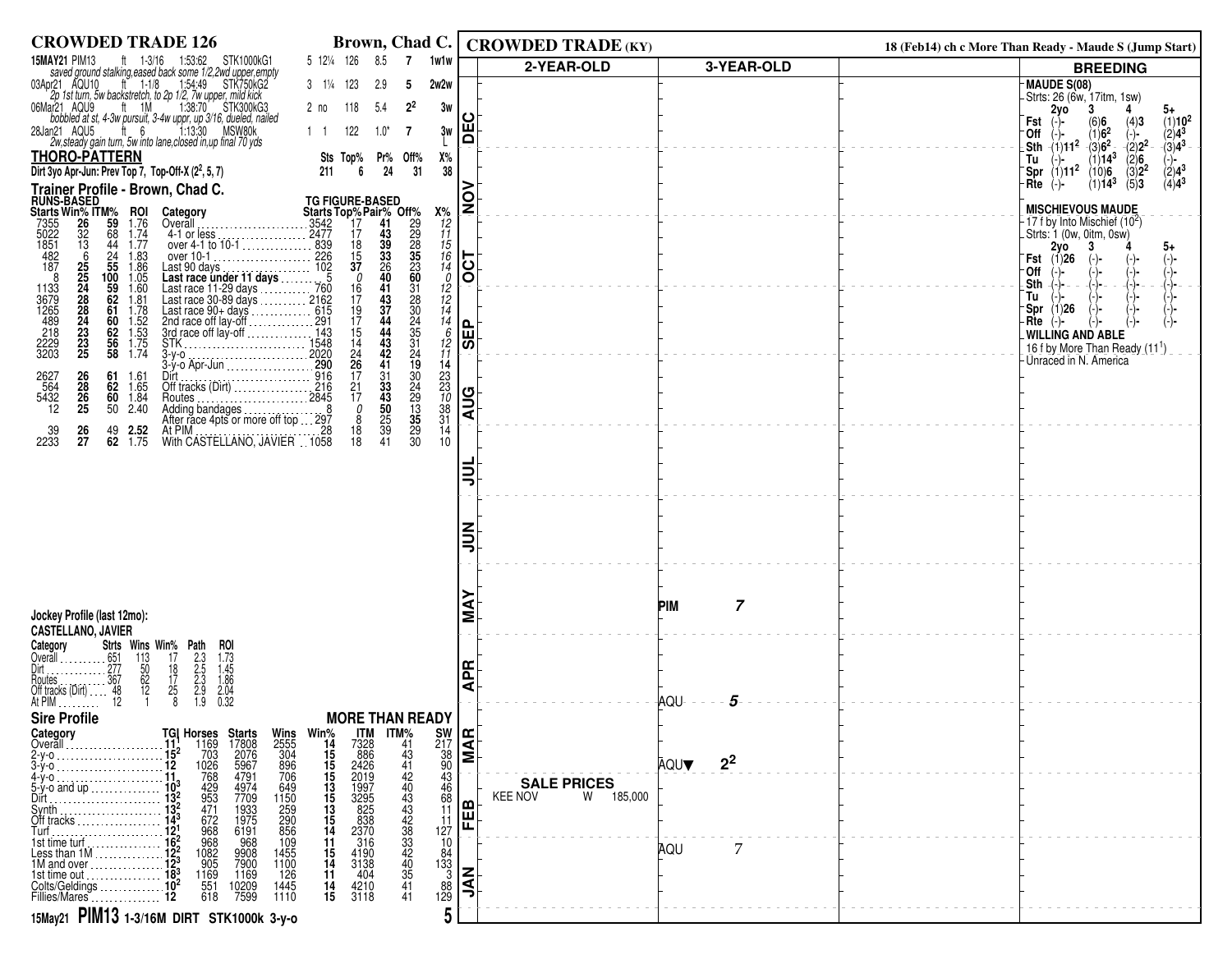| 15MAY21 PIM13<br>126<br>13.7<br>8 <sup>1</sup><br>3w3w<br>ft $1-3/16$ 1:53:62<br>STK1000kG1<br>6 17<br>2-YEAR-OLD<br>3-YEAR-OLD<br><b>BREEDING</b><br>lacked speed, saved ground into lane, passed tiring rivals<br>sy <sup>5</sup> 1-1/16 1:43:50 STK200kG3<br>-SILVERY STARLET(10)<br>10Apr21 KEE9<br>2 2 3/4 118 20.1<br>$4^2$<br>2w3w<br>trailed, rail gain 2nd, tip 4wd 1/4, stayed on, 2nd best<br>-Strts: 7 (1w, 4itm, 0sw)<br>1:43:55 STK400KG2<br>06Mar21 TAM11<br>$ft = 1 - 1/16$<br>4 7 117 21.5<br>91<br>3w4w<br>2y <sub>o</sub><br>3<br>5+<br><b>≌</b> ĀQU<br>settled near inside, switched out far turn, improved position,<br>16<br>Fst<br>$\binom{-}{-}$<br>(-)-<br>$\frac{1}{10}$ 1M 40 1.41.11<br>06Feb21 TAM5<br>MSW28.5k<br>$1 \frac{1}{2}$ 120<br>$1.1*$<br>3w3w<br>12<br>0ff<br>(−)−<br>$\Omega$<br>tracked off 2nd flight inside, waited into stretch, split, bid rail<br>.Sth<br>-(-)−<br>(→)-<br>ec20 AQU4 tt 1-1/8 1:53:14 MSW80k<br>pull off & bump start, 2w, driven on far turn, gave way<br>13Dec20 AQU4<br>4 12 <sup>1</sup> / <sub>4</sub> 119<br>$1.8*$<br>2w3w<br>16<br>(2)9 <sup>1</sup><br>(5)7 <sup>1</sup><br>Tu<br>(-)-<br>$(1)81$<br>(4)7 <sup>1</sup><br>Spr<br>$(-)$ -<br>1:24:52 MSW80k<br>14Nov20 AQU5<br>ad 7<br>5.2<br>5 8 <sup>1</sup> / <sub>4</sub> 119<br>3w<br>$10^1$<br>(2)9 <sup>1</sup><br>Rte<br>(-)-<br>i≥hou<br>$101$ gd<br>coaxed st, 6w backstretch, 3w turn, angled 5w upper, improved<br>ă<br><b>THORO-PATTERN</b><br>Х%<br>Sts Top% Pr% Off%<br><b>UNNAMED</b><br>Dirt 3yo Apr-Jun: Prev Top 10 <sup>1</sup> , Pr-Top-Off (9 <sup>1</sup> , 4 <sup>2</sup> , 8 <sup>1</sup> )<br>28<br>37<br>$22\,$<br>323<br>13<br>$-19$ f by Gun Runner $(172)$<br>Unraced in N. America<br>Trainer Profile - Pletcher, Todd A.<br><b>RUNS-BASED</b><br><b>TG FIGURE-BASED</b><br><b>Starts Top%Pair% Off%</b><br>19979 17 31 226<br>19979 17 34 226<br>19979 17 34 226<br>120691 1233<br>12068 29 333 19<br>12068 225 336 227<br>110166 20 332 225<br>110166 20 322 24<br>144501 144501 30<br>144501 15<br>1506 31 17<br><br>$\overline{C}$<br>Starts Win% ITM%<br>11301 24 54<br><b>ROI</b><br>1.66<br>1.72<br>Category<br>Overāll<br>6904<br>3108<br>1289<br>2231<br>2969<br>5225<br>1163<br>3503<br>457<br>3503<br>5609<br>$\frac{33}{12}$<br>$\frac{67}{38}$<br>21<br>$4-1$ or less<br>over 4-1 to 10-1<br>over 10-1<br>over 10-1<br>1.63<br>1.42<br>21<br>48<br>43<br>55<br>55<br>57<br>57<br>$\frac{1.88}{0.60}$<br>1.70<br>over 10-1<br>Last 90 days<br>Last race under 11 days<br>Last race 11-29 days<br>Last race 11-29 days<br>Last race 30-89 days<br>Last race 90-4 days<br>Last race 90-4 days<br>Last race 90-4 days<br>2nd race off lay-off<br>2nd race off lay-off<br><br>메<br>$\begin{array}{c} 11 \\ 24 \\ 23 \\ 26 \\ 25 \\ 20 \\ 20 \\ 23 \end{array}$<br> ळ <br>1.60<br>1.87<br>1.69<br>$\frac{50}{49}$<br>53<br>1.87<br>$\frac{1.62}{1.68}$<br><b>AUG</b><br>Dirt 4848<br>Off tracks (Dirt) 4848<br>$\frac{26}{24}$<br>$\frac{23}{23}$<br>$\frac{57}{57}$<br>7231<br>1326<br>7182<br>1.66<br>1.41<br>$\frac{52}{53}$ 1.71<br>53 1.46<br>Routes<br>Adding bandages<br>After race 1-4pts off top  1123<br>141<br>Adding bandages.<br>흷<br>$\frac{26}{23}$<br>$\frac{50}{52}$<br>At PIM<br>With Saez, Luis<br>With Saez, Luis<br>78<br>835<br>1.73<br>1.70<br>ミミ | <b>UNBRIDLED HONOR 126</b> | Pletcher, Todd A. | <b>UNBRIDLED HONOR (KY)</b> |                              | 18 (Feb14) gr/ro c Honor Code - Silvery Starlet (Unbridled's Song) |
|---------------------------------------------------------------------------------------------------------------------------------------------------------------------------------------------------------------------------------------------------------------------------------------------------------------------------------------------------------------------------------------------------------------------------------------------------------------------------------------------------------------------------------------------------------------------------------------------------------------------------------------------------------------------------------------------------------------------------------------------------------------------------------------------------------------------------------------------------------------------------------------------------------------------------------------------------------------------------------------------------------------------------------------------------------------------------------------------------------------------------------------------------------------------------------------------------------------------------------------------------------------------------------------------------------------------------------------------------------------------------------------------------------------------------------------------------------------------------------------------------------------------------------------------------------------------------------------------------------------------------------------------------------------------------------------------------------------------------------------------------------------------------------------------------------------------------------------------------------------------------------------------------------------------------------------------------------------------------------------------------------------------------------------------------------------------------------------------------------------------------------------------------------------------------------------------------------------------------------------------------------------------------------------------------------------------------------------------------------------------------------------------------------------------------------------------------------------------------------------------------------------------------------------------------------------------------------------------------------------------------------------------------------------------------------------------------------------------------------------------------------------------------------------------------------------------------------------------------------------------------------------------------------------------------------------------------------------------------------------------------------------------------------------------------------------------------------------------------------------------------------------------------------------------------------------------------------------------------------------------------------------------------------------------------------------------------------------|----------------------------|-------------------|-----------------------------|------------------------------|--------------------------------------------------------------------|
|                                                                                                                                                                                                                                                                                                                                                                                                                                                                                                                                                                                                                                                                                                                                                                                                                                                                                                                                                                                                                                                                                                                                                                                                                                                                                                                                                                                                                                                                                                                                                                                                                                                                                                                                                                                                                                                                                                                                                                                                                                                                                                                                                                                                                                                                                                                                                                                                                                                                                                                                                                                                                                                                                                                                                                                                                                                                                                                                                                                                                                                                                                                                                                                                                                                                                                                                       |                            |                   |                             |                              |                                                                    |
|                                                                                                                                                                                                                                                                                                                                                                                                                                                                                                                                                                                                                                                                                                                                                                                                                                                                                                                                                                                                                                                                                                                                                                                                                                                                                                                                                                                                                                                                                                                                                                                                                                                                                                                                                                                                                                                                                                                                                                                                                                                                                                                                                                                                                                                                                                                                                                                                                                                                                                                                                                                                                                                                                                                                                                                                                                                                                                                                                                                                                                                                                                                                                                                                                                                                                                                                       |                            |                   |                             |                              |                                                                    |
|                                                                                                                                                                                                                                                                                                                                                                                                                                                                                                                                                                                                                                                                                                                                                                                                                                                                                                                                                                                                                                                                                                                                                                                                                                                                                                                                                                                                                                                                                                                                                                                                                                                                                                                                                                                                                                                                                                                                                                                                                                                                                                                                                                                                                                                                                                                                                                                                                                                                                                                                                                                                                                                                                                                                                                                                                                                                                                                                                                                                                                                                                                                                                                                                                                                                                                                                       |                            |                   |                             |                              |                                                                    |
|                                                                                                                                                                                                                                                                                                                                                                                                                                                                                                                                                                                                                                                                                                                                                                                                                                                                                                                                                                                                                                                                                                                                                                                                                                                                                                                                                                                                                                                                                                                                                                                                                                                                                                                                                                                                                                                                                                                                                                                                                                                                                                                                                                                                                                                                                                                                                                                                                                                                                                                                                                                                                                                                                                                                                                                                                                                                                                                                                                                                                                                                                                                                                                                                                                                                                                                                       |                            |                   |                             |                              |                                                                    |
|                                                                                                                                                                                                                                                                                                                                                                                                                                                                                                                                                                                                                                                                                                                                                                                                                                                                                                                                                                                                                                                                                                                                                                                                                                                                                                                                                                                                                                                                                                                                                                                                                                                                                                                                                                                                                                                                                                                                                                                                                                                                                                                                                                                                                                                                                                                                                                                                                                                                                                                                                                                                                                                                                                                                                                                                                                                                                                                                                                                                                                                                                                                                                                                                                                                                                                                                       |                            |                   |                             |                              |                                                                    |
|                                                                                                                                                                                                                                                                                                                                                                                                                                                                                                                                                                                                                                                                                                                                                                                                                                                                                                                                                                                                                                                                                                                                                                                                                                                                                                                                                                                                                                                                                                                                                                                                                                                                                                                                                                                                                                                                                                                                                                                                                                                                                                                                                                                                                                                                                                                                                                                                                                                                                                                                                                                                                                                                                                                                                                                                                                                                                                                                                                                                                                                                                                                                                                                                                                                                                                                                       |                            |                   |                             |                              |                                                                    |
|                                                                                                                                                                                                                                                                                                                                                                                                                                                                                                                                                                                                                                                                                                                                                                                                                                                                                                                                                                                                                                                                                                                                                                                                                                                                                                                                                                                                                                                                                                                                                                                                                                                                                                                                                                                                                                                                                                                                                                                                                                                                                                                                                                                                                                                                                                                                                                                                                                                                                                                                                                                                                                                                                                                                                                                                                                                                                                                                                                                                                                                                                                                                                                                                                                                                                                                                       |                            |                   |                             |                              |                                                                    |
|                                                                                                                                                                                                                                                                                                                                                                                                                                                                                                                                                                                                                                                                                                                                                                                                                                                                                                                                                                                                                                                                                                                                                                                                                                                                                                                                                                                                                                                                                                                                                                                                                                                                                                                                                                                                                                                                                                                                                                                                                                                                                                                                                                                                                                                                                                                                                                                                                                                                                                                                                                                                                                                                                                                                                                                                                                                                                                                                                                                                                                                                                                                                                                                                                                                                                                                                       |                            |                   |                             |                              |                                                                    |
|                                                                                                                                                                                                                                                                                                                                                                                                                                                                                                                                                                                                                                                                                                                                                                                                                                                                                                                                                                                                                                                                                                                                                                                                                                                                                                                                                                                                                                                                                                                                                                                                                                                                                                                                                                                                                                                                                                                                                                                                                                                                                                                                                                                                                                                                                                                                                                                                                                                                                                                                                                                                                                                                                                                                                                                                                                                                                                                                                                                                                                                                                                                                                                                                                                                                                                                                       |                            |                   |                             |                              |                                                                    |
|                                                                                                                                                                                                                                                                                                                                                                                                                                                                                                                                                                                                                                                                                                                                                                                                                                                                                                                                                                                                                                                                                                                                                                                                                                                                                                                                                                                                                                                                                                                                                                                                                                                                                                                                                                                                                                                                                                                                                                                                                                                                                                                                                                                                                                                                                                                                                                                                                                                                                                                                                                                                                                                                                                                                                                                                                                                                                                                                                                                                                                                                                                                                                                                                                                                                                                                                       |                            |                   |                             |                              |                                                                    |
|                                                                                                                                                                                                                                                                                                                                                                                                                                                                                                                                                                                                                                                                                                                                                                                                                                                                                                                                                                                                                                                                                                                                                                                                                                                                                                                                                                                                                                                                                                                                                                                                                                                                                                                                                                                                                                                                                                                                                                                                                                                                                                                                                                                                                                                                                                                                                                                                                                                                                                                                                                                                                                                                                                                                                                                                                                                                                                                                                                                                                                                                                                                                                                                                                                                                                                                                       |                            |                   |                             |                              |                                                                    |
|                                                                                                                                                                                                                                                                                                                                                                                                                                                                                                                                                                                                                                                                                                                                                                                                                                                                                                                                                                                                                                                                                                                                                                                                                                                                                                                                                                                                                                                                                                                                                                                                                                                                                                                                                                                                                                                                                                                                                                                                                                                                                                                                                                                                                                                                                                                                                                                                                                                                                                                                                                                                                                                                                                                                                                                                                                                                                                                                                                                                                                                                                                                                                                                                                                                                                                                                       |                            |                   |                             |                              |                                                                    |
|                                                                                                                                                                                                                                                                                                                                                                                                                                                                                                                                                                                                                                                                                                                                                                                                                                                                                                                                                                                                                                                                                                                                                                                                                                                                                                                                                                                                                                                                                                                                                                                                                                                                                                                                                                                                                                                                                                                                                                                                                                                                                                                                                                                                                                                                                                                                                                                                                                                                                                                                                                                                                                                                                                                                                                                                                                                                                                                                                                                                                                                                                                                                                                                                                                                                                                                                       |                            |                   |                             |                              |                                                                    |
|                                                                                                                                                                                                                                                                                                                                                                                                                                                                                                                                                                                                                                                                                                                                                                                                                                                                                                                                                                                                                                                                                                                                                                                                                                                                                                                                                                                                                                                                                                                                                                                                                                                                                                                                                                                                                                                                                                                                                                                                                                                                                                                                                                                                                                                                                                                                                                                                                                                                                                                                                                                                                                                                                                                                                                                                                                                                                                                                                                                                                                                                                                                                                                                                                                                                                                                                       |                            |                   |                             |                              |                                                                    |
|                                                                                                                                                                                                                                                                                                                                                                                                                                                                                                                                                                                                                                                                                                                                                                                                                                                                                                                                                                                                                                                                                                                                                                                                                                                                                                                                                                                                                                                                                                                                                                                                                                                                                                                                                                                                                                                                                                                                                                                                                                                                                                                                                                                                                                                                                                                                                                                                                                                                                                                                                                                                                                                                                                                                                                                                                                                                                                                                                                                                                                                                                                                                                                                                                                                                                                                                       |                            |                   |                             |                              |                                                                    |
|                                                                                                                                                                                                                                                                                                                                                                                                                                                                                                                                                                                                                                                                                                                                                                                                                                                                                                                                                                                                                                                                                                                                                                                                                                                                                                                                                                                                                                                                                                                                                                                                                                                                                                                                                                                                                                                                                                                                                                                                                                                                                                                                                                                                                                                                                                                                                                                                                                                                                                                                                                                                                                                                                                                                                                                                                                                                                                                                                                                                                                                                                                                                                                                                                                                                                                                                       |                            |                   |                             |                              |                                                                    |
|                                                                                                                                                                                                                                                                                                                                                                                                                                                                                                                                                                                                                                                                                                                                                                                                                                                                                                                                                                                                                                                                                                                                                                                                                                                                                                                                                                                                                                                                                                                                                                                                                                                                                                                                                                                                                                                                                                                                                                                                                                                                                                                                                                                                                                                                                                                                                                                                                                                                                                                                                                                                                                                                                                                                                                                                                                                                                                                                                                                                                                                                                                                                                                                                                                                                                                                                       |                            |                   |                             |                              |                                                                    |
|                                                                                                                                                                                                                                                                                                                                                                                                                                                                                                                                                                                                                                                                                                                                                                                                                                                                                                                                                                                                                                                                                                                                                                                                                                                                                                                                                                                                                                                                                                                                                                                                                                                                                                                                                                                                                                                                                                                                                                                                                                                                                                                                                                                                                                                                                                                                                                                                                                                                                                                                                                                                                                                                                                                                                                                                                                                                                                                                                                                                                                                                                                                                                                                                                                                                                                                                       |                            |                   |                             |                              |                                                                    |
|                                                                                                                                                                                                                                                                                                                                                                                                                                                                                                                                                                                                                                                                                                                                                                                                                                                                                                                                                                                                                                                                                                                                                                                                                                                                                                                                                                                                                                                                                                                                                                                                                                                                                                                                                                                                                                                                                                                                                                                                                                                                                                                                                                                                                                                                                                                                                                                                                                                                                                                                                                                                                                                                                                                                                                                                                                                                                                                                                                                                                                                                                                                                                                                                                                                                                                                                       |                            |                   |                             |                              |                                                                    |
|                                                                                                                                                                                                                                                                                                                                                                                                                                                                                                                                                                                                                                                                                                                                                                                                                                                                                                                                                                                                                                                                                                                                                                                                                                                                                                                                                                                                                                                                                                                                                                                                                                                                                                                                                                                                                                                                                                                                                                                                                                                                                                                                                                                                                                                                                                                                                                                                                                                                                                                                                                                                                                                                                                                                                                                                                                                                                                                                                                                                                                                                                                                                                                                                                                                                                                                                       |                            |                   |                             |                              |                                                                    |
|                                                                                                                                                                                                                                                                                                                                                                                                                                                                                                                                                                                                                                                                                                                                                                                                                                                                                                                                                                                                                                                                                                                                                                                                                                                                                                                                                                                                                                                                                                                                                                                                                                                                                                                                                                                                                                                                                                                                                                                                                                                                                                                                                                                                                                                                                                                                                                                                                                                                                                                                                                                                                                                                                                                                                                                                                                                                                                                                                                                                                                                                                                                                                                                                                                                                                                                                       |                            |                   |                             |                              |                                                                    |
|                                                                                                                                                                                                                                                                                                                                                                                                                                                                                                                                                                                                                                                                                                                                                                                                                                                                                                                                                                                                                                                                                                                                                                                                                                                                                                                                                                                                                                                                                                                                                                                                                                                                                                                                                                                                                                                                                                                                                                                                                                                                                                                                                                                                                                                                                                                                                                                                                                                                                                                                                                                                                                                                                                                                                                                                                                                                                                                                                                                                                                                                                                                                                                                                                                                                                                                                       |                            |                   |                             |                              |                                                                    |
|                                                                                                                                                                                                                                                                                                                                                                                                                                                                                                                                                                                                                                                                                                                                                                                                                                                                                                                                                                                                                                                                                                                                                                                                                                                                                                                                                                                                                                                                                                                                                                                                                                                                                                                                                                                                                                                                                                                                                                                                                                                                                                                                                                                                                                                                                                                                                                                                                                                                                                                                                                                                                                                                                                                                                                                                                                                                                                                                                                                                                                                                                                                                                                                                                                                                                                                                       |                            |                   |                             |                              |                                                                    |
|                                                                                                                                                                                                                                                                                                                                                                                                                                                                                                                                                                                                                                                                                                                                                                                                                                                                                                                                                                                                                                                                                                                                                                                                                                                                                                                                                                                                                                                                                                                                                                                                                                                                                                                                                                                                                                                                                                                                                                                                                                                                                                                                                                                                                                                                                                                                                                                                                                                                                                                                                                                                                                                                                                                                                                                                                                                                                                                                                                                                                                                                                                                                                                                                                                                                                                                                       |                            |                   |                             |                              |                                                                    |
|                                                                                                                                                                                                                                                                                                                                                                                                                                                                                                                                                                                                                                                                                                                                                                                                                                                                                                                                                                                                                                                                                                                                                                                                                                                                                                                                                                                                                                                                                                                                                                                                                                                                                                                                                                                                                                                                                                                                                                                                                                                                                                                                                                                                                                                                                                                                                                                                                                                                                                                                                                                                                                                                                                                                                                                                                                                                                                                                                                                                                                                                                                                                                                                                                                                                                                                                       |                            |                   |                             |                              |                                                                    |
|                                                                                                                                                                                                                                                                                                                                                                                                                                                                                                                                                                                                                                                                                                                                                                                                                                                                                                                                                                                                                                                                                                                                                                                                                                                                                                                                                                                                                                                                                                                                                                                                                                                                                                                                                                                                                                                                                                                                                                                                                                                                                                                                                                                                                                                                                                                                                                                                                                                                                                                                                                                                                                                                                                                                                                                                                                                                                                                                                                                                                                                                                                                                                                                                                                                                                                                                       |                            |                   |                             |                              |                                                                    |
|                                                                                                                                                                                                                                                                                                                                                                                                                                                                                                                                                                                                                                                                                                                                                                                                                                                                                                                                                                                                                                                                                                                                                                                                                                                                                                                                                                                                                                                                                                                                                                                                                                                                                                                                                                                                                                                                                                                                                                                                                                                                                                                                                                                                                                                                                                                                                                                                                                                                                                                                                                                                                                                                                                                                                                                                                                                                                                                                                                                                                                                                                                                                                                                                                                                                                                                                       |                            |                   |                             |                              |                                                                    |
| Jockey Profile (last 12mo):<br>Σ                                                                                                                                                                                                                                                                                                                                                                                                                                                                                                                                                                                                                                                                                                                                                                                                                                                                                                                                                                                                                                                                                                                                                                                                                                                                                                                                                                                                                                                                                                                                                                                                                                                                                                                                                                                                                                                                                                                                                                                                                                                                                                                                                                                                                                                                                                                                                                                                                                                                                                                                                                                                                                                                                                                                                                                                                                                                                                                                                                                                                                                                                                                                                                                                                                                                                                      |                            |                   |                             | 8 <sup>1</sup><br><b>PIM</b> |                                                                    |
| Saez, Luis                                                                                                                                                                                                                                                                                                                                                                                                                                                                                                                                                                                                                                                                                                                                                                                                                                                                                                                                                                                                                                                                                                                                                                                                                                                                                                                                                                                                                                                                                                                                                                                                                                                                                                                                                                                                                                                                                                                                                                                                                                                                                                                                                                                                                                                                                                                                                                                                                                                                                                                                                                                                                                                                                                                                                                                                                                                                                                                                                                                                                                                                                                                                                                                                                                                                                                                            |                            |                   |                             |                              |                                                                    |
| Category<br>Overall                                                                                                                                                                                                                                                                                                                                                                                                                                                                                                                                                                                                                                                                                                                                                                                                                                                                                                                                                                                                                                                                                                                                                                                                                                                                                                                                                                                                                                                                                                                                                                                                                                                                                                                                                                                                                                                                                                                                                                                                                                                                                                                                                                                                                                                                                                                                                                                                                                                                                                                                                                                                                                                                                                                                                                                                                                                                                                                                                                                                                                                                                                                                                                                                                                                                                                                   |                            |                   |                             |                              |                                                                    |
| 운                                                                                                                                                                                                                                                                                                                                                                                                                                                                                                                                                                                                                                                                                                                                                                                                                                                                                                                                                                                                                                                                                                                                                                                                                                                                                                                                                                                                                                                                                                                                                                                                                                                                                                                                                                                                                                                                                                                                                                                                                                                                                                                                                                                                                                                                                                                                                                                                                                                                                                                                                                                                                                                                                                                                                                                                                                                                                                                                                                                                                                                                                                                                                                                                                                                                                                                                     |                            |                   |                             |                              |                                                                    |
| <b>Strts Wins Win% Path</b><br>1328 239 18 2.2<br>1.707 145 21 2.5<br>1.656 120 18 2.2<br>143 23 19 2.8<br>1.123 23 19 2.8<br><b>ROI</b><br>1.66<br>1.77<br>1.66<br>1.50<br>1.50<br>0.61<br>Houtes<br>$4^2$ sy <sup>s</sup><br>⋖<br>KEE<br>Off tracks (Dirt)                                                                                                                                                                                                                                                                                                                                                                                                                                                                                                                                                                                                                                                                                                                                                                                                                                                                                                                                                                                                                                                                                                                                                                                                                                                                                                                                                                                                                                                                                                                                                                                                                                                                                                                                                                                                                                                                                                                                                                                                                                                                                                                                                                                                                                                                                                                                                                                                                                                                                                                                                                                                                                                                                                                                                                                                                                                                                                                                                                                                                                                                          |                            |                   |                             |                              |                                                                    |
| At PIM<br><b>Sire Profile</b><br><b>HONOR CODE</b>                                                                                                                                                                                                                                                                                                                                                                                                                                                                                                                                                                                                                                                                                                                                                                                                                                                                                                                                                                                                                                                                                                                                                                                                                                                                                                                                                                                                                                                                                                                                                                                                                                                                                                                                                                                                                                                                                                                                                                                                                                                                                                                                                                                                                                                                                                                                                                                                                                                                                                                                                                                                                                                                                                                                                                                                                                                                                                                                                                                                                                                                                                                                                                                                                                                                                    |                            |                   |                             |                              |                                                                    |
| Category                                                                                                                                                                                                                                                                                                                                                                                                                                                                                                                                                                                                                                                                                                                                                                                                                                                                                                                                                                                                                                                                                                                                                                                                                                                                                                                                                                                                                                                                                                                                                                                                                                                                                                                                                                                                                                                                                                                                                                                                                                                                                                                                                                                                                                                                                                                                                                                                                                                                                                                                                                                                                                                                                                                                                                                                                                                                                                                                                                                                                                                                                                                                                                                                                                                                                                                              |                            |                   |                             |                              |                                                                    |
| Wins Win <sup>%</sup><br>104 14<br>22 9<br>71 16<br>$\frac{3}{2}$<br>$\frac{3}{2}$<br>Overall                                                                                                                                                                                                                                                                                                                                                                                                                                                                                                                                                                                                                                                                                                                                                                                                                                                                                                                                                                                                                                                                                                                                                                                                                                                                                                                                                                                                                                                                                                                                                                                                                                                                                                                                                                                                                                                                                                                                                                                                                                                                                                                                                                                                                                                                                                                                                                                                                                                                                                                                                                                                                                                                                                                                                                                                                                                                                                                                                                                                                                                                                                                                                                                                                                         |                            |                   |                             |                              |                                                                    |
| <b>TGI Horses Starts</b><br>14 <sup>2</sup> 138 746<br>17 <sup>1</sup> 88 234<br>15 <sup>2</sup> 115 432<br>11 <sup>1</sup> 30 80<br>193 12 20<br><b>ITM</b><br>312<br>83<br>193<br>193<br>36<br>$11M\frac{425}{3454449426}$<br>$48549423619447242$<br>$\frac{0}{3}$<br>9 <sup>1</sup><br><b>TAMV</b><br>14<br>$\Omega$<br>11                                                                                                                                                                                                                                                                                                                                                                                                                                                                                                                                                                                                                                                                                                                                                                                                                                                                                                                                                                                                                                                                                                                                                                                                                                                                                                                                                                                                                                                                                                                                                                                                                                                                                                                                                                                                                                                                                                                                                                                                                                                                                                                                                                                                                                                                                                                                                                                                                                                                                                                                                                                                                                                                                                                                                                                                                                                                                                                                                                                                         |                            |                   |                             |                              |                                                                    |
| $\Omega$<br>$5-y$ -o and up.<br>187<br>61<br>Dirt                                                                                                                                                                                                                                                                                                                                                                                                                                                                                                                                                                                                                                                                                                                                                                                                                                                                                                                                                                                                                                                                                                                                                                                                                                                                                                                                                                                                                                                                                                                                                                                                                                                                                                                                                                                                                                                                                                                                                                                                                                                                                                                                                                                                                                                                                                                                                                                                                                                                                                                                                                                                                                                                                                                                                                                                                                                                                                                                                                                                                                                                                                                                                                                                                                                                                     |                            |                   |                             |                              |                                                                    |
| 16<br>23<br>10<br>11<br>FEB<br>$\Omega$<br>$\Omega$                                                                                                                                                                                                                                                                                                                                                                                                                                                                                                                                                                                                                                                                                                                                                                                                                                                                                                                                                                                                                                                                                                                                                                                                                                                                                                                                                                                                                                                                                                                                                                                                                                                                                                                                                                                                                                                                                                                                                                                                                                                                                                                                                                                                                                                                                                                                                                                                                                                                                                                                                                                                                                                                                                                                                                                                                                                                                                                                                                                                                                                                                                                                                                                                                                                                                   |                            |                   |                             |                              |                                                                    |
| 115<br>23<br>70<br>62<br>12<br>96<br>3<br>7<br>2<br>6<br>5<br>7<br>6<br>5<br><br><br><br><br><br><br><br><br><br><br><br><br>20<br>46<br>59<br>51<br>13<br>14<br>17<br>37<br>$\frac{10}{15}$<br>$\frac{15}{6}$<br>Off tracks and the control of the control of the control of the control of the control of the control of the c<br>12<br><b>TAMA</b>                                                                                                                                                                                                                                                                                                                                                                                                                                                                                                                                                                                                                                                                                                                                                                                                                                                                                                                                                                                                                                                                                                                                                                                                                                                                                                                                                                                                                                                                                                                                                                                                                                                                                                                                                                                                                                                                                                                                                                                                                                                                                                                                                                                                                                                                                                                                                                                                                                                                                                                                                                                                                                                                                                                                                                                                                                                                                                                                                                                 |                            |                   |                             |                              |                                                                    |
| 10<br>13<br>15<br>10<br>15<br>13<br>$\Omega$<br>1st time turf                                                                                                                                                                                                                                                                                                                                                                                                                                                                                                                                                                                                                                                                                                                                                                                                                                                                                                                                                                                                                                                                                                                                                                                                                                                                                                                                                                                                                                                                                                                                                                                                                                                                                                                                                                                                                                                                                                                                                                                                                                                                                                                                                                                                                                                                                                                                                                                                                                                                                                                                                                                                                                                                                                                                                                                                                                                                                                                                                                                                                                                                                                                                                                                                                                                                         |                            |                   |                             |                              |                                                                    |
| $\frac{46}{58}$<br>14<br>1st time out<br>0                                                                                                                                                                                                                                                                                                                                                                                                                                                                                                                                                                                                                                                                                                                                                                                                                                                                                                                                                                                                                                                                                                                                                                                                                                                                                                                                                                                                                                                                                                                                                                                                                                                                                                                                                                                                                                                                                                                                                                                                                                                                                                                                                                                                                                                                                                                                                                                                                                                                                                                                                                                                                                                                                                                                                                                                                                                                                                                                                                                                                                                                                                                                                                                                                                                                                            |                            |                   |                             |                              |                                                                    |
| Μς<br>Ε<br>166<br>146<br>3<br>Colts/Geldings<br>Fillies/Mares<br>60<br>44<br>Ō                                                                                                                                                                                                                                                                                                                                                                                                                                                                                                                                                                                                                                                                                                                                                                                                                                                                                                                                                                                                                                                                                                                                                                                                                                                                                                                                                                                                                                                                                                                                                                                                                                                                                                                                                                                                                                                                                                                                                                                                                                                                                                                                                                                                                                                                                                                                                                                                                                                                                                                                                                                                                                                                                                                                                                                                                                                                                                                                                                                                                                                                                                                                                                                                                                                        |                            |                   |                             |                              |                                                                    |
| 15May21 PIM13 1-3/16M DIRT STK1000k 3-y-0<br>6                                                                                                                                                                                                                                                                                                                                                                                                                                                                                                                                                                                                                                                                                                                                                                                                                                                                                                                                                                                                                                                                                                                                                                                                                                                                                                                                                                                                                                                                                                                                                                                                                                                                                                                                                                                                                                                                                                                                                                                                                                                                                                                                                                                                                                                                                                                                                                                                                                                                                                                                                                                                                                                                                                                                                                                                                                                                                                                                                                                                                                                                                                                                                                                                                                                                                        |                            |                   |                             |                              |                                                                    |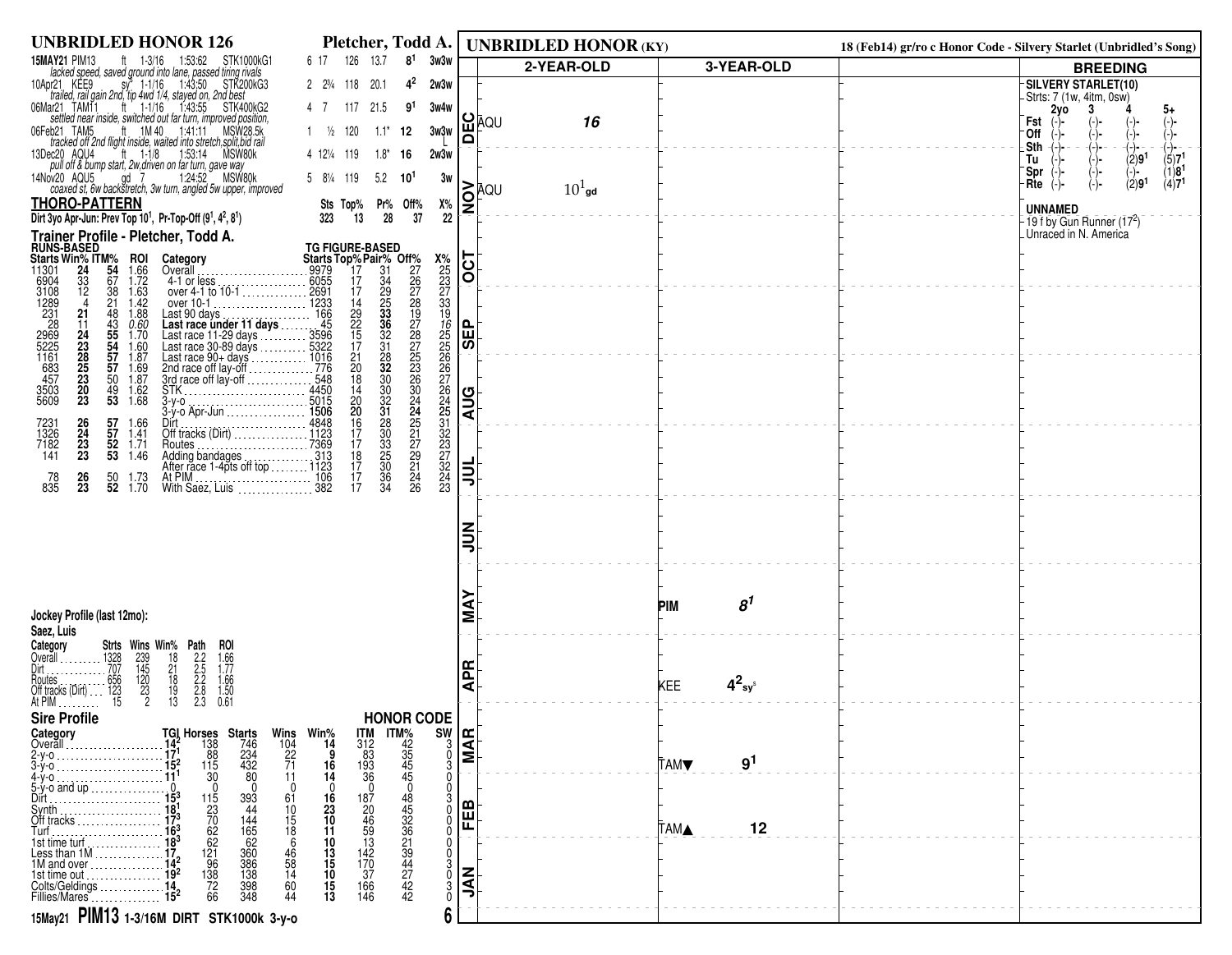| <b>FRANCE GO DE INA 126</b>                                                                                                                                                                                                                                                                                                            |                           | Mori, Hideyuki   FRANCE GO DE INA (KY)                 |                               | 18 (Mar01) ch c Will Take Charge - Dreamy Blues (Curlin)   |
|----------------------------------------------------------------------------------------------------------------------------------------------------------------------------------------------------------------------------------------------------------------------------------------------------------------------------------------|---------------------------|--------------------------------------------------------|-------------------------------|------------------------------------------------------------|
| 7 171/2 126 24.6 9 <sup>1</sup> 3w1w<br><b>15MAY21 PIM13</b><br>ft 1-3/16 1:53:62 STK1000kG1<br>reluctant load, stalked between, bid inside rival 4-1/2, gave way                                                                                                                                                                      |                           | 2-YEAR-OLD                                             | 3-YEAR-OLD                    | <b>BREEDING</b>                                            |
| 8 <sup>2</sup><br>27Mar21 MEY1<br>ft 1-3/16 1:56:28<br>GR 750k<br>6 101/2 121<br>$0.0\,$<br>2w1w<br>Sis, alwys in rr                                                                                                                                                                                                                   |                           |                                                        |                               | <b>DREAMY BLUES(10)</b><br>- Strts: 4 (0w, 2itm, 0sw)      |
| trainer change from unknown trainer<br>6 <sup>2</sup><br>$1.0^*$                                                                                                                                                                                                                                                                       | ပ                         | $6^2$ st<br><b>HSN</b>                                 |                               | 2yo<br>3<br>5+                                             |
| 121<br>19Dec20 HSN7<br>st 1-1/8<br>1:53:60<br>WF 133.9k<br>1 5                                                                                                                                                                                                                                                                         | ш<br>$\Omega$             |                                                        |                               | Fst<br>(1)6<br>$(1)$ 10 <sup>1</sup><br>∙Off<br>(−)−       |
| 28Nov20 HSN1<br>MS 93k<br>1:53:90<br>121<br>3.2<br>st 1-1/8<br>14<br>$\sim$                                                                                                                                                                                                                                                            |                           | <b>FISN</b><br>$\Box$ st                               |                               | $\dot{ }$ (1)10 $^1$<br>–(−)−<br>(1)13<br>Tu<br>(-)-       |
| MS 129.6k<br>07Nov20 TOK6<br>st $6-1/2$<br>1:18:20<br>4 7 <sup>1</sup> / <sub>2</sub> 121<br>6.4                                                                                                                                                                                                                                       |                           |                                                        |                               | $\langle 2 \rangle$ 6<br>`Spr<br>$(-)$                     |
| <b>THORO-PATTERN</b><br>Pr% Off%<br>Х%<br>Sts Top%                                                                                                                                                                                                                                                                                     | $\mathsf{S}_{\mathsf{V}}$ |                                                        |                               | (2)10 <sup>1</sup><br>$Rte$ (-)-<br>$(-)$ -<br>$(-)$       |
| 27<br>Dirt 3yo Apr-Jun: Prev Top -, Top-Off-Off (6 <sup>2</sup> , 8 <sup>2</sup> , 9 <sup>1</sup> )<br>10<br>31<br>33<br>251                                                                                                                                                                                                           |                           | $\Box$<br>st                                           |                               | <b>TAKHTEET</b><br>16 c by Stay Thirsty (13 <sup>2</sup> ) |
| Trainer Profile - Mori, Hideyuki<br>RUNS-BASED<br>TG FIGURE-BASED<br>Starts Top% Pair% Off%<br>Starts Win% ITM% ROI                                                                                                                                                                                                                    |                           |                                                        |                               | Unraced in N. America                                      |
| $X_0^{\%}$<br>Category<br>$0.00$<br>$0.0$<br>0<br>$\mathbf{0}$<br>n<br>$\mathbf{0}$<br>$\Omega$<br>0                                                                                                                                                                                                                                   | <b>130</b>                |                                                        |                               |                                                            |
| 0<br>$\Omega$<br>$\Omega$<br>0<br><sup>0</sup><br>0.0<br>$\Omega$<br>n                                                                                                                                                                                                                                                                 |                           |                                                        |                               |                                                            |
| 0.00<br>0.00<br>$\Omega$<br>$\mathbf{0}$<br>0<br>$\Omega$<br><sup>0</sup><br>$\mathbf{0}$<br>$\cup$                                                                                                                                                                                                                                    |                           |                                                        |                               |                                                            |
| 0.0<br>$^{\circ}$<br>$\Omega$<br>0<br>0.0<br>$\Omega$<br>$\Omega$<br>$\Omega$<br>0.00<br>0<br>0<br>$\Omega$                                                                                                                                                                                                                            | ۵<br>ш                    |                                                        |                               |                                                            |
| $\Omega$<br>0.0<br>$\Omega$<br>0<br>$\Omega$<br>$\Omega$<br>0<br>0.0<br>0<br>0                                                                                                                                                                                                                                                         | க                         |                                                        |                               |                                                            |
| Use The Castle of the Castle of the Castle of the Castle of the Castle Castle Castle Castle Castle Castle Castle Castle Castle Castle Castle Castle Castle Castle Castle Castle Castle Castle Castle Castle Castle Castle Cast<br>Ō<br>0.0<br>$\Omega$<br><sup>0</sup><br>$^{\circ}$<br>$\Omega$<br>$\Omega$<br>0<br>$\mathbf{0}$<br>O |                           |                                                        |                               |                                                            |
| 0.00<br>0.00<br>0<br>0<br>$\mathbf{0}$<br>Ō<br>0<br>$\Omega$                                                                                                                                                                                                                                                                           |                           |                                                        |                               |                                                            |
| $\Omega$<br>$\Omega$<br>0.00<br>$\Omega$<br>0<br>$\Omega$<br>$\mathbf 0$<br>$\Omega$                                                                                                                                                                                                                                                   | <b>AUG</b>                |                                                        |                               |                                                            |
| 0.0<br>Ž<br>0.00<br>Routes $\cdots$<br>$\Omega$<br>0<br>0<br>n<br>$\Omega$<br>$\Omega$<br>$\Omega$<br>0<br>$\Omega$                                                                                                                                                                                                                    |                           |                                                        |                               |                                                            |
| 0.0<br>$\mathbf 0$<br>At PIM<br>With Rosario, Joel<br>Communication of the United States of the United States of the United States of the U<br>$\mathbf{0}$<br>0.00<br>$\mathbf{0}$<br>$\mathbf{0}$<br>O<br>0<br>ň<br>0.00<br>$\Omega$<br>$\Omega$<br>0                                                                                |                           |                                                        |                               |                                                            |
|                                                                                                                                                                                                                                                                                                                                        | 릐                         |                                                        |                               |                                                            |
|                                                                                                                                                                                                                                                                                                                                        |                           |                                                        |                               |                                                            |
|                                                                                                                                                                                                                                                                                                                                        |                           |                                                        |                               |                                                            |
|                                                                                                                                                                                                                                                                                                                                        | $\overline{5}$            |                                                        |                               |                                                            |
|                                                                                                                                                                                                                                                                                                                                        |                           |                                                        |                               |                                                            |
|                                                                                                                                                                                                                                                                                                                                        |                           |                                                        |                               |                                                            |
| Jockey Profile (last 12mo):                                                                                                                                                                                                                                                                                                            | Š                         |                                                        | 9 <sup>1</sup><br>PIM<br>gate |                                                            |
| Rosario, Joel                                                                                                                                                                                                                                                                                                                          |                           |                                                        |                               |                                                            |
| Category<br>Strts Wins Win% Path<br>roi<br>211                                                                                                                                                                                                                                                                                         |                           |                                                        |                               |                                                            |
| Overall<br>Dirt<br>Dirt<br>Diverse 1974<br>Routes<br>Off tracks (Dirt)<br>Off tracks (Dirt)<br>20<br>21<br>22<br>22<br>29<br>$\frac{1.66}{1.81}$<br>110<br>111<br>1.71                                                                                                                                                                 | <b>APR</b>                |                                                        |                               |                                                            |
| $\begin{array}{c} 2.0 \\ 2.4 \\ 1.9 \\ 2.4 \\ 1.5 \end{array}$<br>24<br>$\frac{1.88}{2.94}$<br>14<br>$\overline{4}$<br>At PIM                                                                                                                                                                                                          |                           |                                                        |                               |                                                            |
| <b>WILL TAKE CHARGE</b><br><b>Sire Profile</b>                                                                                                                                                                                                                                                                                         |                           |                                                        | $8^2$ op-<br>MEY              |                                                            |
| $\frac{sw}{1}$ is $\frac{sw}{1}$<br>Category<br>Overall                                                                                                                                                                                                                                                                                |                           |                                                        |                               |                                                            |
| $2-y-0$<br>3-y-0<br>3-у́-о                                                                                                                                                                                                                                                                                                             |                           |                                                        |                               |                                                            |
| TGI Horses Starts<br>12 <sup>3</sup> 202 1627<br>172 124 306<br>172 775<br>112 905 442<br>144 169 763<br>144 169 763<br>151<br>16<br>4-y-o<br>$5-y$ -o and up<br>Dirt                                                                                                                                                                  |                           | <b>SALE PRICES</b>                                     |                               |                                                            |
|                                                                                                                                                                                                                                                                                                                                        | FEB                       | KEE SEP Y<br>100,000<br><b>KEE SEP</b><br>Y<br>100,000 |                               |                                                            |
| <b>Wins Win<sup>9</sup></b><br>241 38 124<br>132 146 187<br>72 16 187<br>132 153<br>21 14 110<br>53<br>104<br>763<br>131<br>258<br>475<br>108<br>113                                                                                                                                                                                   |                           | Will Take Charge 2019:<br>23 yrlngs sold, ave 25k      |                               |                                                            |
| <b>ITM%</b><br>441<br>442<br>5352<br>5352<br>355<br>435<br>43<br>43<br>43<br>4<br>4<br>TM<br>7126994403224403947009992776<br>33747009992776<br>113<br>113<br>11<br>10<br>169<br>140<br>825<br>802<br>$\frac{15}{14}$<br>125<br>116                                                                                                     |                           |                                                        |                               |                                                            |
| 202<br>202<br>$\mathbf{0}$<br>15                                                                                                                                                                                                                                                                                                       |                           |                                                        |                               |                                                            |
| $\frac{312}{407}$<br>777<br>850<br>100<br>102<br>$\frac{13}{17}$<br>100<br>141<br>48<br>5                                                                                                                                                                                                                                              | $\overline{\mathsf{K}}$   |                                                        |                               |                                                            |
| 15May21 PIM13 1-3/16M DIRT STK1000k 3-y-0                                                                                                                                                                                                                                                                                              |                           |                                                        |                               |                                                            |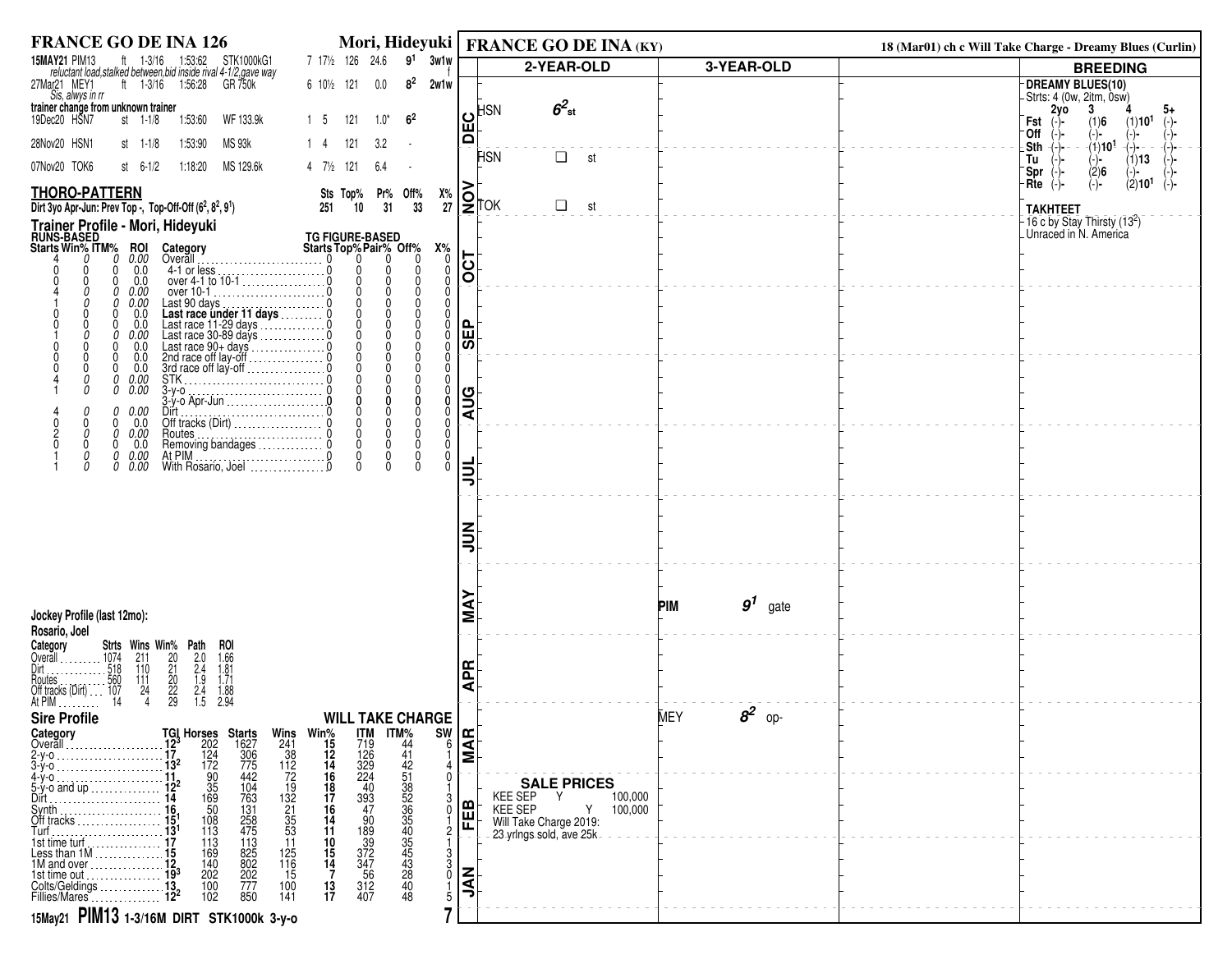| <b>RISK TAKING 126</b>                                                                                                                                                                                                                                                                                                | Brown, Chad C.                                                                                                                                                                                                                                                                |                                                                                                                                                       |                                    | <b>RISK TAKING (KY)</b>                                |                       | 18 (Mar07) b c Medaglia d'Oro - Run a Risk (Distorted Humor)                 |
|-----------------------------------------------------------------------------------------------------------------------------------------------------------------------------------------------------------------------------------------------------------------------------------------------------------------------|-------------------------------------------------------------------------------------------------------------------------------------------------------------------------------------------------------------------------------------------------------------------------------|-------------------------------------------------------------------------------------------------------------------------------------------------------|------------------------------------|--------------------------------------------------------|-----------------------|------------------------------------------------------------------------------|
| <b>15MAY21 PIM13</b><br>ft 1-3/16 1:53:62<br>STK1000kG1                                                                                                                                                                                                                                                               | 8 23 <sup>1</sup> / <sub>2</sub> 126 14.3 <b>11</b>                                                                                                                                                                                                                           | 3w3w                                                                                                                                                  |                                    | 2-YEAR-OLD                                             | 3-YEAR-OLD            | <b>BREEDING</b>                                                              |
| "Carrie out start, bumped, 3-deep early, ridden chasing 1/2, tired<br>pr21 AQU10 tt 1-1/8 1:54:49 STK750kG2<br>bobbled st, chased 2-3w, coaxed 4w 3/8, 6w upper, no response<br>03Apr21 AQU10                                                                                                                         | 7 63/4 123<br>$2.4^*$<br>7                                                                                                                                                                                                                                                    | 2w4w                                                                                                                                                  |                                    |                                                        |                       | <b>RUN A RISK(09)</b>                                                        |
| 06Feb21 AQU8                                                                                                                                                                                                                                                                                                          | $1 \t3\frac{3}{4} \t118$<br>$1.9*$<br>3 <sup>1</sup>                                                                                                                                                                                                                          | 2w3w                                                                                                                                                  |                                    |                                                        |                       | -Strts: 22 (3w, 10itm, 0sw)<br>2yo<br>3<br>5+                                |
| eb21 AQU8 the 1-1/8 1:51:91 STK250KG3<br>rate 2w, 3w 2d, ask near 1/4.4w upper, rally, up shy bit 1/16, clear<br>lec20 AQU4 ft 1-1/8 1:53:14 MSW80k<br>13Dec20 AQU4                                                                                                                                                   | $10^2$<br>1 21/4 119<br>5.9                                                                                                                                                                                                                                                   | ပ<br>ш<br>1w2w                                                                                                                                        | \QU●                               | 10 <sup>2</sup>                                        |                       | Fst<br>(-)-<br>(-)-<br>(-)-<br>(1)9<br>$-$ Off $(1)$ 33 <sup>3</sup>         |
| well rated 2w stalking, roused 3w into ys duo 1/8-1/16 up clear<br>14Nov20 AQU3 T yl 1-1/16 1:47:18 MSW80k<br>slight lunge st, chased 2-3w, coaxed 5/16, 5w upper, weakened                                                                                                                                           | 6 91/4 119<br>3.1<br>- 16                                                                                                                                                                                                                                                     | $\Omega$<br>2w3w                                                                                                                                      |                                    |                                                        |                       | $-(1)7$<br>.Sth<br>-(1)14-<br>- (-)∙<br>$\left( -\right)$ -                  |
| 10Oct20 BEL6<br>ft $6$                                                                                                                                                                                                                                                                                                |                                                                                                                                                                                                                                                                               |                                                                                                                                                       |                                    |                                                        |                       | $(7)7^3$<br>Tu<br>(1)13<br>(6)4<br>(4)9<br>$(-)$<br>Spr(3)13<br>(1)9<br>(-)- |
| 1:10:81 MSW63k<br>5w backstretch, 3w turn, coaxed 3/8, 7w upper, empty                                                                                                                                                                                                                                                | 7 9 <sup>1</sup> / <sub>2</sub> 119<br>4.1<br>- 16                                                                                                                                                                                                                            | 4w                                                                                                                                                    | ĀQU                                | sl_pace $-16$ yl                                       |                       | $(7)7^3$<br>(7)4<br>(4)9<br>$Rte$ $(-)$                                      |
| <b>THORO-PATTERN</b><br>Dirt 3yo Apr-Jun: Prev Top 10 <sup>2</sup> , Top-Off-X (3 <sup>1</sup> , 7, 11)                                                                                                                                                                                                               | Sts Top% Pr% Off%<br>24<br>31<br>211<br>6                                                                                                                                                                                                                                     | g<br>Х%                                                                                                                                               |                                    |                                                        |                       | <b>INFORMED RISK</b>                                                         |
| Trainer Profile - Brown, Chad C.                                                                                                                                                                                                                                                                                      |                                                                                                                                                                                                                                                                               | 38                                                                                                                                                    |                                    |                                                        |                       | 19 c by Gun Runner (17 <sup>2</sup> )<br>Unraced in N. America               |
|                                                                                                                                                                                                                                                                                                                       | <b>TG FIGURE-BASED</b>                                                                                                                                                                                                                                                        |                                                                                                                                                       |                                    |                                                        |                       | <b>RISKY RIDE</b>                                                            |
| <b>RUNS-BASED<br/>Starts Win% ITM%<br/>7355 26 59</b><br><b>ROI</b><br>1.76<br>Category                                                                                                                                                                                                                               |                                                                                                                                                                                                                                                                               |                                                                                                                                                       | $\overline{\text{S}}_{\text{BEL}}$ | 16                                                     |                       | 16 f by Candy Ride (11)<br>Strts: 2 (0w, 0itm, 0sw)                          |
| $7355$<br>$5022$<br>$1851$<br>$482$<br>$187$<br>3236525248882233335<br>68<br>1.74<br>1.77                                                                                                                                                                                                                             |                                                                                                                                                                                                                                                                               | $x_1$<br>$x_2$<br>$x_1$<br>$x_2$<br>$x_1$<br>$x_2$<br>$x_1$<br>$x_2$<br>$x_1$<br>$x_2$<br>$x_1$<br>$x_2$<br>$x_1$<br>$x_2$<br>$x_1$<br>$x_2$<br>$x_1$ |                                    |                                                        |                       | -2vo - -3-<br>-5+<br><b>Fst</b> $(1)30$                                      |
| $44$<br>$24$<br>$55$<br>$100$<br>$59$<br>$62$<br>$61$<br>1.83<br>1.86<br>1.05                                                                                                                                                                                                                                         |                                                                                                                                                                                                                                                                               |                                                                                                                                                       |                                    |                                                        |                       | `Off                                                                         |
| -8<br>1.60                                                                                                                                                                                                                                                                                                            | 41<br>31<br>16                                                                                                                                                                                                                                                                | ⊩                                                                                                                                                     |                                    |                                                        |                       | Sth<br>(1)24<br>.Tu<br>(−)−                                                  |
| 1133<br>3679<br>1265<br>1289<br>2229<br>3203<br>1.81                                                                                                                                                                                                                                                                  | $\frac{43}{37}$<br>$\frac{44}{44}$<br>28<br>30<br>31<br>31<br>24<br>17<br>$\begin{array}{c} 19 \\ 17 \end{array}$                                                                                                                                                             | $\frac{1}{2}$<br>$\frac{1}{2}$<br>$\frac{1}{4}$<br>$\frac{1}{4}$<br> ळ                                                                                |                                    |                                                        |                       | Spr (1)30<br>(-)-<br>(1) <b>24</b><br>(-)-<br>(-)-<br>Rte<br>(−)−            |
| $\begin{array}{c} 1.78 \\ 1.52 \\ 1.53 \\ 1.75 \\ 1.74 \end{array}$<br>60<br>62                                                                                                                                                                                                                                       | 15                                                                                                                                                                                                                                                                            | 6                                                                                                                                                     |                                    |                                                        |                       |                                                                              |
| $\frac{56}{58}$                                                                                                                                                                                                                                                                                                       | $^{43}_{42}$<br>$\frac{14}{24}$                                                                                                                                                                                                                                               | $^{12}_{11}$<br>ပြ                                                                                                                                    |                                    |                                                        |                       |                                                                              |
| 61<br>1.61                                                                                                                                                                                                                                                                                                            | 26<br>19<br>41<br>17<br>31                                                                                                                                                                                                                                                    | ∣੩                                                                                                                                                    |                                    |                                                        |                       |                                                                              |
| 2627<br>564<br>5432<br>12<br>26<br>28<br>26<br>25<br>62<br>1.65<br>60<br>1.84                                                                                                                                                                                                                                         | $\frac{30}{24}$<br>$\frac{24}{13}$<br>$\frac{35}{5}$<br>$^{21}_{17}$<br>$\frac{33}{43}$                                                                                                                                                                                       | $\frac{14}{23}$<br>$\frac{23}{10}$<br>$\frac{38}{31}$                                                                                                 |                                    |                                                        |                       |                                                                              |
| 50<br>2.40                                                                                                                                                                                                                                                                                                            | 50<br>0<br>8                                                                                                                                                                                                                                                                  |                                                                                                                                                       |                                    |                                                        |                       |                                                                              |
| $\frac{26}{26}$<br>$\frac{39}{638}$<br>$^{49}_{62}$<br>$2.52$<br>$1.73$<br>At PIM $\ldots$ , $\ldots$ , $\ldots$ , $\ldots$ , 28                                                                                                                                                                                      | $\frac{25}{39}$<br>40<br>$\frac{29}{28}$<br>18<br>18                                                                                                                                                                                                                          | 闫<br>14                                                                                                                                               |                                    |                                                        |                       |                                                                              |
| With Ortiz, Jose L. 280                                                                                                                                                                                                                                                                                               |                                                                                                                                                                                                                                                                               | 15                                                                                                                                                    |                                    |                                                        |                       |                                                                              |
|                                                                                                                                                                                                                                                                                                                       |                                                                                                                                                                                                                                                                               | z                                                                                                                                                     |                                    |                                                        |                       |                                                                              |
|                                                                                                                                                                                                                                                                                                                       |                                                                                                                                                                                                                                                                               |                                                                                                                                                       |                                    |                                                        |                       |                                                                              |
|                                                                                                                                                                                                                                                                                                                       |                                                                                                                                                                                                                                                                               |                                                                                                                                                       |                                    |                                                        |                       |                                                                              |
|                                                                                                                                                                                                                                                                                                                       |                                                                                                                                                                                                                                                                               |                                                                                                                                                       |                                    |                                                        |                       |                                                                              |
| Jockey Profile (last 12mo):                                                                                                                                                                                                                                                                                           |                                                                                                                                                                                                                                                                               |                                                                                                                                                       |                                    |                                                        | 11<br>PIM             |                                                                              |
| Ortiz, Jose L.                                                                                                                                                                                                                                                                                                        |                                                                                                                                                                                                                                                                               | Σ                                                                                                                                                     |                                    |                                                        |                       |                                                                              |
| Category<br>ROI<br>Overall                                                                                                                                                                                                                                                                                            |                                                                                                                                                                                                                                                                               |                                                                                                                                                       |                                    |                                                        |                       |                                                                              |
| Dirt                                                                                                                                                                                                                                                                                                                  |                                                                                                                                                                                                                                                                               | Æ                                                                                                                                                     |                                    |                                                        |                       |                                                                              |
| <b>Strts Wins Win% Path</b><br>1335 252 19 2.3<br>1641 122 19 2.6<br>1692 132 19 2.3<br>137 32 23 2.3<br>137 32 2.3<br>$1.62$<br>$1.61$<br>$1.69$<br>$1.90$<br>$1.78$<br>$\begin{array}{r} 1335 \\ \text{} \\ 641 \\ \text{Dir1} \\ \text{Dir2} \\ 137 \\ \text{} \\ 16 \end{array}$<br>Routes .<br>Off tracks (Dirt) |                                                                                                                                                                                                                                                                               | ⋖                                                                                                                                                     |                                    |                                                        |                       |                                                                              |
| At PIM.<br>.<br><b>Sire Profile</b>                                                                                                                                                                                                                                                                                   | <b>MEDAGLIA D'ORO</b>                                                                                                                                                                                                                                                         |                                                                                                                                                       |                                    |                                                        | <b>AQU</b>            |                                                                              |
| Category                                                                                                                                                                                                                                                                                                              | <b>IIM</b>                                                                                                                                                                                                                                                                    |                                                                                                                                                       |                                    |                                                        |                       |                                                                              |
| <b>TGI Horses Starts</b><br>10 873 10518<br>14 <sup>2</sup> 401 952<br>11 <sup>1</sup> 753 3600<br>Overall                                                                                                                                                                                                            | <b>ITM%</b><br>43<br>41                                                                                                                                                                                                                                                       |                                                                                                                                                       |                                    |                                                        |                       |                                                                              |
| $3-y$ -o<br>4-y-o                                                                                                                                                                                                                                                                                                     | Wins Win <sup>%</sup><br>1659 16<br>153 16<br>593 16<br>505 17<br>$\frac{45}{44}$                                                                                                                                                                                             | $\begin{array}{c} 500 \\ 256 \\ 26 \\ 91 \\ 77 \end{array}$                                                                                           |                                    |                                                        |                       |                                                                              |
| 873<br>401<br>753<br>542<br>888<br>688<br>2985<br>2985<br>2981<br>4625<br>1133<br>1087<br>3673<br>5-y-o and up 8<br>Dirt.                                                                                                                                                                                             | $\begin{array}{c} 14 \\ 18 \\ 14 \\ 16 \\ 14 \end{array}$                                                                                                                                                                                                                     | 62                                                                                                                                                    |                                    | <b>SALE PRICES</b><br>KEE SEP<br>Y<br>240,000          |                       |                                                                              |
| 291<br>452<br>688<br>Svnth.<br>Off tracks                                                                                                                                                                                                                                                                             |                                                                                                                                                                                                                                                                               | $\frac{125}{15}$<br>$\frac{22}{94}$<br>മ<br>屉                                                                                                         |                                    | <b>KEE SEP</b><br>240,000<br>Y<br>Medaglia d'Oro 2019: |                       |                                                                              |
| 688<br>688                                                                                                                                                                                                                                                                                                            | 4501<br>3892991864<br>1664<br>1664<br>492913<br>17794<br>2616<br>2616<br>2616<br>2616<br>2618<br>2618<br>2618<br>2618<br>2618<br>2618<br>2618<br>2618<br>2618<br>2618<br>2618<br>2618<br>2618<br>2618<br>2618<br>2618<br>2618<br>40<br>44<br>44<br>33<br>44<br>42<br>33<br>11 | 6                                                                                                                                                     |                                    | 14-yrings-sold, ave 586k                               | 3 <sup>1</sup><br>AQU |                                                                              |
| 152<br>152<br>Less than 1M<br>11 <sup>3</sup><br>11 <sup>3</sup><br>11 M and over<br>693<br>777<br>3920<br>6598                                                                                                                                                                                                       | $\frac{16}{16}$                                                                                                                                                                                                                                                               |                                                                                                                                                       |                                    |                                                        |                       |                                                                              |
| $-873$<br>873<br>100<br>1st time out  17.<br>419                                                                                                                                                                                                                                                                      | 11<br>41<br>15                                                                                                                                                                                                                                                                | $\frac{50}{206}$<br>$\frac{92}{164}$<br>$\overline{\vec{z}}$                                                                                          |                                    |                                                        |                       |                                                                              |
| Colts/Geldings<br>Fillies/Mares<br>10 <sup>1</sup><br>6397<br>4121<br>943<br>716<br>454                                                                                                                                                                                                                               | 17<br>46                                                                                                                                                                                                                                                                      |                                                                                                                                                       |                                    |                                                        |                       |                                                                              |
| 15May21 PIM13 1-3/16M DIRT STK1000k 3-y-0                                                                                                                                                                                                                                                                             |                                                                                                                                                                                                                                                                               | 8                                                                                                                                                     |                                    |                                                        |                       |                                                                              |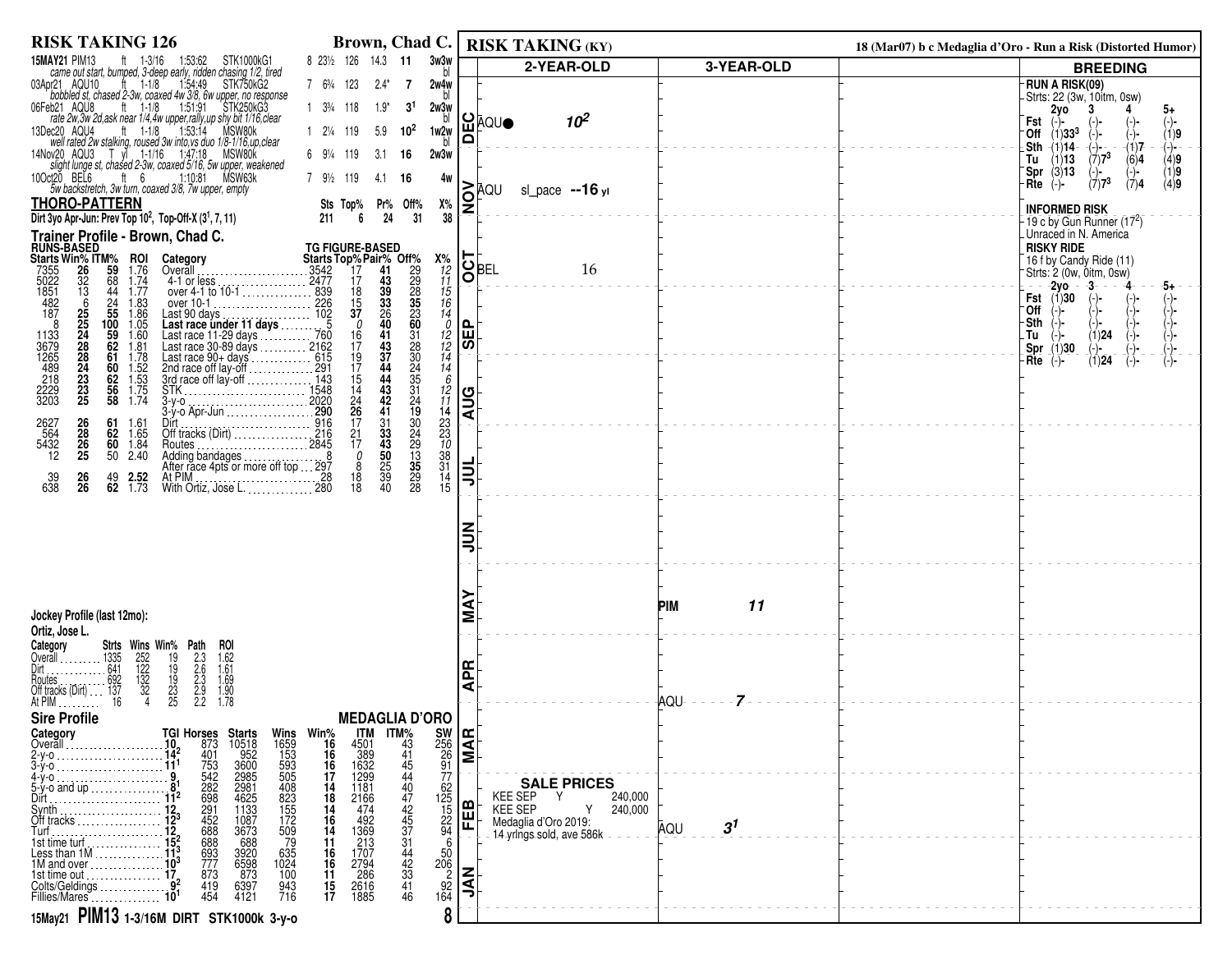| <b>CONCERT TOUR 126</b>                                                                                                                                                                                                                                     |                                                                                                                                                                                                                                                                                                        |                                     | Baffert, Bob   CONCERT TOUR (KY) |                        | 18 (Feb26) b c Street Sense - Purse Strings (Tapit)                                                    |
|-------------------------------------------------------------------------------------------------------------------------------------------------------------------------------------------------------------------------------------------------------------|--------------------------------------------------------------------------------------------------------------------------------------------------------------------------------------------------------------------------------------------------------------------------------------------------------|-------------------------------------|----------------------------------|------------------------|--------------------------------------------------------------------------------------------------------|
| STK1000kG1<br><b>15MAY21 PIM13</b><br>ft $1-3/16$<br>1:53:62                                                                                                                                                                                                | 3.7 $15^2$ 4w4w<br>9 34¼ 126                                                                                                                                                                                                                                                                           |                                     | 2-YEAR-OLD                       | 3-YEAR-OLD             | <b>BREEDING</b>                                                                                        |
| <b>ISIMATE:</b> Finite and the USBN 1977-100 Class to the USBN 10000431<br><b>bumped start, edged up early, lost ground 4w, ridden</b> 308, tired 1/4<br>10Apr21 OP12 ti 1-1/8 1:50:92 STK1000kG1<br>broke sharp, pressed 2p, bid far turn, d               | $3 \quad 2\frac{1}{2} \quad 122$<br>$0.3*$<br>$4^2$<br>2w2w                                                                                                                                                                                                                                            |                                     |                                  |                        | <b>PURSE STRINGS(11)</b>                                                                               |
|                                                                                                                                                                                                                                                             | $14\frac{1}{4}17$ 1.7<br>$4^2$<br>1w2w                                                                                                                                                                                                                                                                 |                                     |                                  |                        | Strts: 12 (1w, 9itm, 0sw)<br>2y0<br>3<br>4<br>5+                                                       |
|                                                                                                                                                                                                                                                             | b<br>120<br>$5^2$<br>3w<br>$\frac{1}{2}$<br>$0.4^*$                                                                                                                                                                                                                                                    | ပ<br>Ŵ                              |                                  |                        | $(1)10$ $(6)8$<br>Fst<br>$(-)$                                                                         |
|                                                                                                                                                                                                                                                             | bl<br>Wt: 1125 lbs                                                                                                                                                                                                                                                                                     | $\mathbf{\Omega}$                   |                                  |                        | $(1)18$ $(1)8$<br>Off<br>$-(1)14^2$<br>-(-)-<br>.Sth                                                   |
| 15Jan21 SA4<br>an21 SA4 ft 6<br>pressed, led, clear 3/8, mild urging<br>1:10:40 MSW61k                                                                                                                                                                      | $7^2$<br>1 $3\frac{1}{2}$ 123 $1.0^*$<br>Wt: <b>1136</b> lbs<br>2w<br>L bl                                                                                                                                                                                                                             |                                     |                                  |                        | (2)8<br>Tu<br>(-)-                                                                                     |
| <b>THORO-PATTERN</b>                                                                                                                                                                                                                                        | Sts Top% Pr% Off%<br>Х%                                                                                                                                                                                                                                                                                |                                     |                                  |                        | $\langle 2 \rangle$ 14 <sup>2</sup> $\langle 3 \rangle$ 8<br>$Spr$ (-)-<br>(6)8<br>(1)10<br>$Rte$ (-)- |
| Dirt 3yo Apr-Jun: Prev Top 5 <sup>2</sup> , Pr-Pr-X (4 <sup>2</sup> , 4 <sup>2</sup> , 15 <sup>2</sup> )                                                                                                                                                    | 17<br>265<br>32<br>30<br>21                                                                                                                                                                                                                                                                            | $\overline{\widetilde{\mathsf{S}}}$ |                                  |                        |                                                                                                        |
| <b>Trainer Profile - Baffert, Bob</b><br>RUNS-BASED<br>Starts Win <sup>%</sup> ITM% ROI Category<br>4780 26 57 1.67 Overall<br>1287 12 43 1.61 over 10-16<br>507 6 24 1.61 over 10-16<br>89 28 65 1.85 Last 90 decription<br>89 28 65 1.85 Last 90 decript  |                                                                                                                                                                                                                                                                                                        |                                     |                                  |                        | <b>CATHOLIC GUILT</b><br>$-17$ c by Hard Spun $(11^2)$                                                 |
|                                                                                                                                                                                                                                                             | <b>TG FIGURE-BASED</b>                                                                                                                                                                                                                                                                                 |                                     |                                  |                        | Strts: 10 (2w, 4itm, 0sw).<br>2 <b>2 yo</b> 3                                                          |
|                                                                                                                                                                                                                                                             |                                                                                                                                                                                                                                                                                                        |                                     |                                  |                        | $2y0$ $\sim$<br>5+<br><b>Fst</b> $\overline{(2)}$ 15 <sup>3</sup><br>(3)8                              |
|                                                                                                                                                                                                                                                             |                                                                                                                                                                                                                                                                                                        | $\overline{OCT}$                    |                                  |                        | $\binom{1}{1}$ 15 <sup>3</sup><br>$(1)18$ <sup>1</sup><br>$(-)$<br>Off                                 |
| 69<br>43<br>24<br><b>65<br/>55<br/>57<br/>57</b><br>57<br>50<br>1.61<br>1.59<br>1.85<br>1.33<br>1.77<br>1.77<br>1.77<br>1.77                                                                                                                                |                                                                                                                                                                                                                                                                                                        |                                     |                                  |                        | _Sth -(1)19⊦<br>$-(1)$ 13<br>$(-)$ -<br>Tu<br>(-)-<br>-)-                                              |
|                                                                                                                                                                                                                                                             |                                                                                                                                                                                                                                                                                                        |                                     |                                  |                        | $\binom{1}{2}$ 13<br>(2)15 <sup>3</sup><br>$\binom{1}{3}$ 18 <sup>1</sup><br>Br(1)19                   |
|                                                                                                                                                                                                                                                             |                                                                                                                                                                                                                                                                                                        | 193                                 |                                  |                        | Rte $\langle 2 \rangle 15^3$                                                                           |
|                                                                                                                                                                                                                                                             |                                                                                                                                                                                                                                                                                                        |                                     |                                  |                        |                                                                                                        |
| 282526272526226<br>1567<br>1771<br>640<br>323<br>232<br>1666<br>2240<br>55<br>57<br>58<br>$\begin{array}{c} 1.44 \\ 1.72 \\ 1.62 \end{array}$                                                                                                               |                                                                                                                                                                                                                                                                                                        |                                     |                                  |                        |                                                                                                        |
| TG FIG<br>Category<br>Verall<br>4996<br>441 or less<br>over 41 to 10-1<br>over 41 to 10-1<br>over 41 to 10-1<br>cover 41 to 10-1<br>Last race under 11 days<br>Last race 30-89 days<br>Last race 30-89 days<br>Last race 90+ days<br>Last race 90+ days<br> | TG FIGURE-BASED<br>Starts Top% Pair% Off%<br>∴4896 17<br>∴1397 17 30<br>∴1397 17 30<br>∴1397 17 30<br>2214 220<br>22086 22<br>22132 17<br>22064 18<br>22132 227257<br>∴2004 18<br>22086 20<br>∴2005 16<br>22086 21<br>2205 16<br>22086 21<br>2205 16<br>22086 21<br><br>X%2227322734932522227433042321 |                                     |                                  |                        |                                                                                                        |
| $\frac{59}{57}$<br>$1.72$<br>$1.80$                                                                                                                                                                                                                         |                                                                                                                                                                                                                                                                                                        | <b>AUG</b>                          |                                  |                        |                                                                                                        |
| 3191<br>242<br>2052<br>37<br>28<br>30<br>26<br>19<br>58<br>1.72                                                                                                                                                                                             |                                                                                                                                                                                                                                                                                                        |                                     |                                  |                        |                                                                                                        |
| 59<br>1.50                                                                                                                                                                                                                                                  |                                                                                                                                                                                                                                                                                                        |                                     |                                  |                        |                                                                                                        |
| $\frac{37}{350}$<br>$\frac{35}{31}$<br>62<br>1.61<br>1.70<br>61                                                                                                                                                                                             |                                                                                                                                                                                                                                                                                                        |                                     |                                  |                        |                                                                                                        |
|                                                                                                                                                                                                                                                             |                                                                                                                                                                                                                                                                                                        | ョ                                   |                                  |                        |                                                                                                        |
|                                                                                                                                                                                                                                                             |                                                                                                                                                                                                                                                                                                        |                                     |                                  |                        |                                                                                                        |
|                                                                                                                                                                                                                                                             |                                                                                                                                                                                                                                                                                                        |                                     |                                  |                        |                                                                                                        |
|                                                                                                                                                                                                                                                             |                                                                                                                                                                                                                                                                                                        | ミラ                                  |                                  |                        |                                                                                                        |
|                                                                                                                                                                                                                                                             |                                                                                                                                                                                                                                                                                                        |                                     |                                  |                        |                                                                                                        |
|                                                                                                                                                                                                                                                             |                                                                                                                                                                                                                                                                                                        |                                     |                                  |                        |                                                                                                        |
|                                                                                                                                                                                                                                                             |                                                                                                                                                                                                                                                                                                        |                                     |                                  |                        |                                                                                                        |
| Jockey Profile (last 12mo):                                                                                                                                                                                                                                 |                                                                                                                                                                                                                                                                                                        | Ń                                   |                                  | eased $15^2$<br>PIM    |                                                                                                        |
| Smith, Mike E.                                                                                                                                                                                                                                              |                                                                                                                                                                                                                                                                                                        |                                     |                                  |                        |                                                                                                        |
| Category<br><b>Strts Wins Win% Path</b><br>1.281 47 17 2.7<br>1.123 29 24 3.3<br>1.185 29 16 2.5<br>1.185 29 16 2.5<br>1.17 4.8<br>1.0 0 3.2<br>ROI<br>1.25<br>1.65<br>1.26<br>0.93<br>0.00                                                                 |                                                                                                                                                                                                                                                                                                        |                                     |                                  |                        |                                                                                                        |
|                                                                                                                                                                                                                                                             |                                                                                                                                                                                                                                                                                                        | <b>APR</b>                          |                                  |                        |                                                                                                        |
| Overall<br>Dirt<br>Dirt<br>Dirt<br>Routes<br>Curriculars (Dirt)<br>Off tracks (Dirt)                                                                                                                                                                        |                                                                                                                                                                                                                                                                                                        |                                     |                                  | 4 <sup>2</sup><br>ĐР   |                                                                                                        |
| At PIM                                                                                                                                                                                                                                                      |                                                                                                                                                                                                                                                                                                        |                                     |                                  |                        |                                                                                                        |
| <b>Sire Profile</b><br>Category                                                                                                                                                                                                                             | <b>STREET SENSE</b>                                                                                                                                                                                                                                                                                    |                                     |                                  |                        |                                                                                                        |
| Overall                                                                                                                                                                                                                                                     |                                                                                                                                                                                                                                                                                                        |                                     |                                  | 4 <sup>2</sup><br>ОP   |                                                                                                        |
| $2-y-0$<br>3-y-0                                                                                                                                                                                                                                            |                                                                                                                                                                                                                                                                                                        |                                     |                                  |                        |                                                                                                        |
| 4-y-o                                                                                                                                                                                                                                                       | $rac{50}{2}$<br>$rac{30}{2}$<br>$rac{30}{2}$<br>$rac{30}{2}$<br>$rac{30}{2}$<br>$rac{30}{2}$<br>$rac{30}{2}$<br>$rac{30}{2}$<br>$rac{30}{2}$<br>$rac{30}{2}$<br>$rac{30}{2}$                                                                                                                           |                                     |                                  |                        |                                                                                                        |
| 5-y-o and up<br>Dirt                                                                                                                                                                                                                                        |                                                                                                                                                                                                                                                                                                        | മ                                   |                                  |                        |                                                                                                        |
| Synth<br>Off tracks                                                                                                                                                                                                                                         |                                                                                                                                                                                                                                                                                                        | 띧                                   |                                  | $5^2$ bo<br><b>SAV</b> |                                                                                                        |
| $\tilde{T}$ urf $\ldots, \ldots, \ldots$<br>1st time turf                                                                                                                                                                                                   |                                                                                                                                                                                                                                                                                                        |                                     |                                  |                        |                                                                                                        |
| Less than 1M<br>4443<br>4350<br>605<br>5654<br>3139<br>1M and over                                                                                                                                                                                          | $\frac{12}{33}$<br>$\frac{39}{78}$<br>0<br>$\frac{16}{16}$<br>$\frac{16}{16}$<br>$\frac{16}{16}$                                                                                                                                                                                                       |                                     |                                  |                        |                                                                                                        |
| 1st time out $\ldots$<br>Colts/Geldings                                                                                                                                                                                                                     |                                                                                                                                                                                                                                                                                                        | N<br>S                              |                                  | $7^2$ h?<br>ßА         |                                                                                                        |
| $\frac{308}{297}$<br>890<br>500<br>Fillies/Mares                                                                                                                                                                                                            | $\frac{66}{51}$                                                                                                                                                                                                                                                                                        |                                     |                                  |                        |                                                                                                        |
| 15May21 PIM13 1-3/16M DIRT STK1000k 3-y-0                                                                                                                                                                                                                   | 9                                                                                                                                                                                                                                                                                                      |                                     |                                  |                        |                                                                                                        |